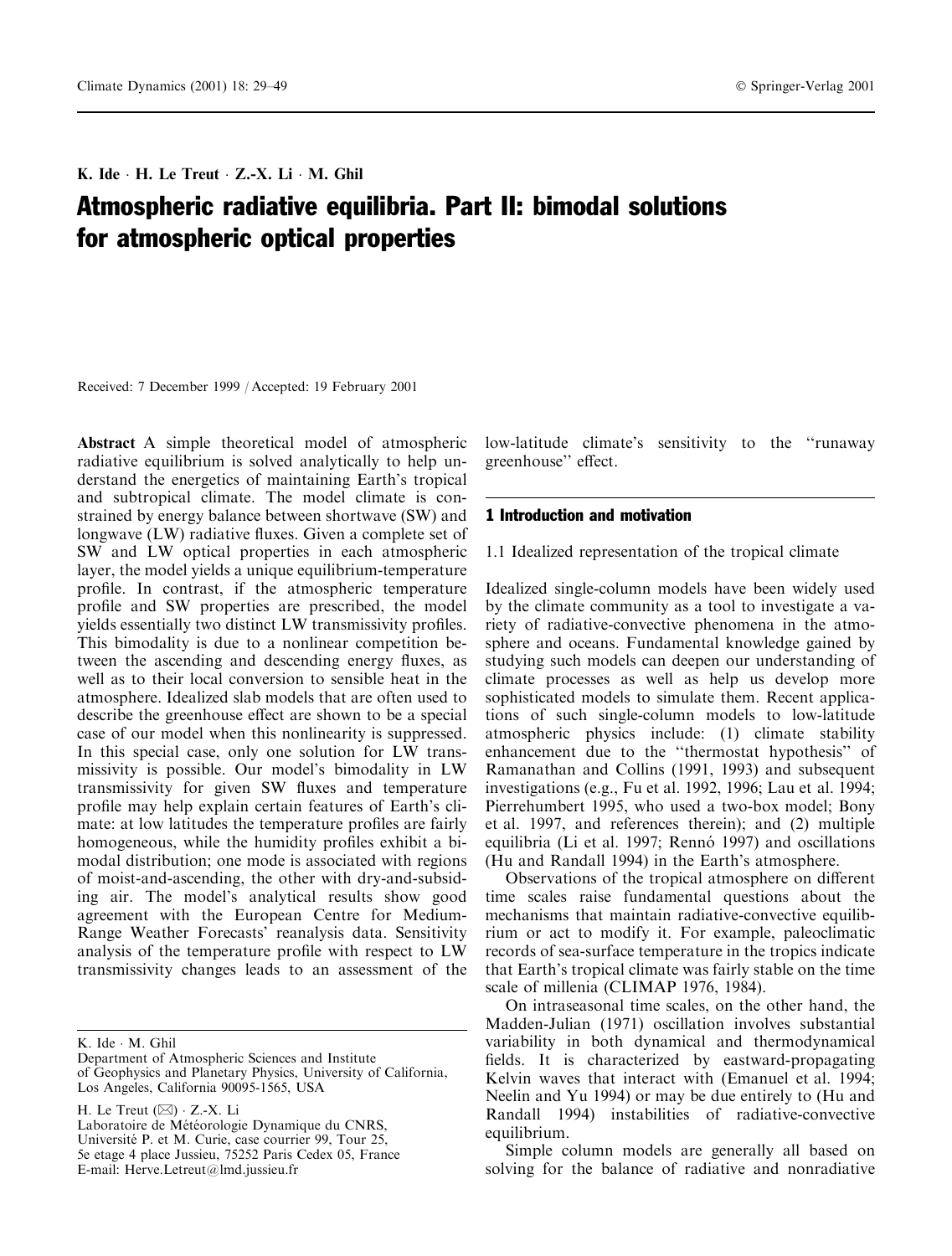energy fluxes, possibly subject to distinct boundary conditions such as land-surface fluxes or ocean forcing. In order to investigate the nature and stability of the vertical temperature-and-humidity profiles in the lowlatitude climate system, numerous hypotheses have been formulated, depending on the focus of each study. Some of these hypotheses, however, may seem to contradict each other.

Ramanathan and Collins (1993) relied on the *homo*geneous description of the entire tropical atmosphere as a single convective column in their thermostat-hypothesis work. This homogeneity is consistent with certain dynamical constraints, such as conservation of angular momentum, that require the temperature profile to be homogeneous throughout the tropical belt (Peixoto and Oort 1992; James 1994, and references therein). The observations indeed show that the atmosphere has a homogeneous distribution of the vertical temperature profile throughout the tropics, whether it be in a moist or dry region (Peixoto and Oort 1992; see also our discussion in Sect. 3.1).

Pierrehumbert (1995), on the other hand, distinguishes in his treatment of the tropical climate between moist and dry regions and emphasizes the importance of the *bimodality* in humidity profiles associated with the two types of regions. As for the homogeneity of the temperature profiles, the origin of the bimodality in the humidity profiles is closely related to the dynamical constraints in the low-latitude atmosphere. Over the tropical oceans, large-scale ascending motion is associated with low-level convergence of humid air. These two interrelated dynamical phenomena lead to a predominantly moist, convectively active climate, in which heat is supplied mainly by the "runaway greenhouse" effect. In contrast, descending motion occurs in areas, located mainly over the subtropical land regions, where the largely inhibited surface emission acts as a regulator; such an area is generally dry.

A remarkable fact in the low-latitude atmosphere is, therefore, the apparent contradiction between the temperature profiles' spatial *homogeneity* on the one hand, and the marked *bimodality* in the spatial distribution of humidity profiles, on the other. In the Earth climate system, this distinction between the nature of radiativeconvective equilibrium in tropical and subtropical areas arises, at least in part, due to the already mentioned dynamical constraints. In this study, however, we present a very simple, purely radiative model that illustrates how these two seemingly contradictory aspects of lowlatitude climate can coexist at radiative equilibrium or near-equilibrium. The model results we obtain help clarify the relative role of dynamical and thermodynamical processes in the low-latitude atmosphere.

For this purpose, we use a highly idealized, singlecolumn model with shortwave  $(SW)$  and longwave  $(LW)$ radiations; each consists of two-stream, up- and downward fluxes (Li et al. 1997). We show that the model exhibits two LW transmissivity profiles for *one* prescribed temperature profile and fixed insolation at the

top-of-the-atmosphere. Observational evidence suggests that these two branches of the LW transmissivity relate to the bimodal humidity distribution in the low-latitude climate system. Furthermore our sensitivity analysis sheds some light on the nature of the two possible equilibria in LW transmissivity: stability of the "dry" equilibrium is found to differ from that of the "moist" equilibrium despite the identical temperature profiles associated with both. The (in)stability of the latter is associated with our model's version of the "runaway greenhouse" effect.

In order to seek analytical solutions, while concentrating on the coexistence mechanism of the temperature's homogeneity and the LW transmissivity's bimodality in the low-latitude atmosphere, we limit ourselves to the case of radiative, rather than radiativeconvective, equilibrium described by the *n*-layer, singlecolumn model of Li et al. (1997). Moreover we neglect energy exchanges through the tropics-extratropics lateral boundaries or air-surface interaction through the lower boundary, as a first step in examining the bimodality of the tropics' optical properties. The processes neglected at this stage are, of course, important in maintaining the tropical climate's energetics and should not be overlooked entirely. We will address these issues in the concluding remarks.

An important aspect of this study is therefore the model's ability to explicitly describe the underlying, fundamental processes in a radiative equilibrium based on its analytical solutions. The derivation of these solutions and some of their subtler properties have an intrinsic interest as well, but require a fairly detailed description, which could detract from the flow of the main arguments. We describe therefore the essence of our analysis in the main text, with as few technical details as possible. Three appendices are used to present the model solutions as well as outline their derivation and properties for the interested reader, who might want to extend the model or apply it to other climate problems.

This work is organized as follows. In Sect. 1.2, a onelayer version of our idealized model is introduced to provide the physical rationale of the present approach. The *n*-layer model and its basic characteristics are outlined in Sect. 2. This entire section may be omitted without significant loss of continuity, if the reader is only interested in the main physical aspects of our results and its application to atmospheric observations, which are contained in Sects. 3 and 4, respectively.

We present the observed aspects of the temperatures' homogeneity and humidities' bimodality in Sect. 3.1. The mechanisms leading to their coexistence are studied analytically in Sect. 3.2. In Sect. 3.3 we assess the stability of the temperature profile with respect to changes in the LW transmissivity for either one of the two solution branches, "moist" or "dry". Our analysis is validated against the observational data in Sect. 4. Section 5 provides the summary of our results (Sect.  $5.1$ ) and their discussion in the context of related work and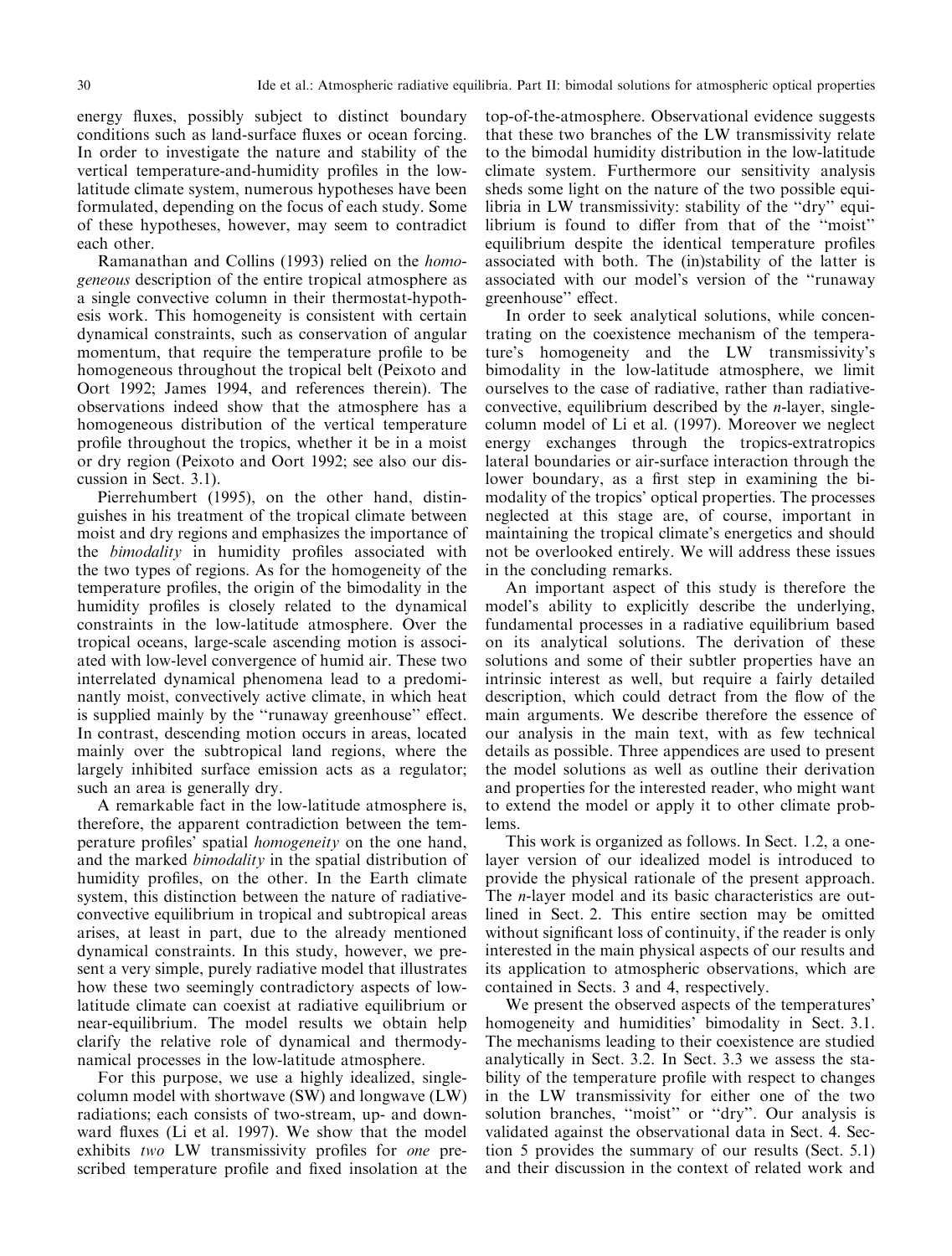the "runaway greenhouse" effect (Sect. 5.2). A complete derivation of the model is presented in Appendix A, the complete sensitivity analysis is given in Appendix B, and the effect of latitude on the bimodality of humidity profiles is discussed in Appendix C.

## 1.2 Motivation: a one-layer model

Many of the ideas concerning radiative equilibrium that are studied here by using our *n*-layer atmospheric column model can be best understood by analyzing the simplest case, i.e., a one-layer model (e.g., James 1994). Figure 1 shows a schematic diagram of this one-layer model, in which a slab with temperature  $T$  overlies a surface layer with temperature  $T_0$  above the ground.

The originality of our one-layer radiative model is to allow SW flux to be absorbed into the slab:

$$
E = A - A_0 \tag{1}
$$

here  $A$  and  $A_0$  are the *total* downward SW fluxes at the top of the slab and surface layer, respectively, and  $E$  is therefore the *net* SW flux absorbed into the slab. The SW fluxes are determined by the slab's SW properties only, and do not depend on its LW properties. The downward LW flux at the top of the slab is denoted by I and represents LW conditions imposed by the atmosphere above. In conventional one-layer models, *I* is generally set to zero, since it is assumed that interplanetary space lies directly above the slab. We keep I nonzero here to preserve the similarity with the  $n$ -layer model discussed in the subsequent sections.

Radiative-equilibrium conditions are given by the energy balance in the slab and surface layer:

$$
A = rQ + tr_0Q_0 - I \t\t(2a)
$$

$$
A_0 = -rQ + r_0Q_0 - tI \t\t(2b)
$$

Here  $t$  and  $r$  are the LW transmissivity and emissivity of the slab, respectively,  $r_0$  is the soil emissivity, and  $Q = \sigma T^4$  and  $Q_0 = \sigma T_0^4$  are the Stefan-Boltzmann (SB) energies that are associated with the LW radiation, while  $\sigma = 5.67 \times 10^{-8}$  W m<sup>-2</sup> is the SB constant. The energies  $Q$  and  $Q_0$  are in one-to-one correspondence with the temperatures of the slab and surface layer, respectively.

LW transmissivity  $t$  is closely related to the *optical* thickness (Goody and Yung 1989; Liou 1992) and opacity (Rennó 1997) of the atmosphere. Small LW transmissivity *t* corresponds to an optically thick atmosphere with large opacity, while large LW transmissivity  $t$ , i.e.,  $t$  close to unity, corresponds to an optically thin atmosphere with small opacity. The ratio

$$
b = \frac{r}{1 - t} \tag{3}
$$

can be thought of as the conversion coefficient between SB and the energies available to the slab. Generally  $r \approx 1 - t$  and therefore b will be approximately constant from layer to layer and near unity (Li et al. 1997).

We first examine the characteristics of the SB energy at equilibrium. When the SW fluxes  $(A, E)$ , the LW upper-air flux I and optical properties  $(t, r, r_0)$  are given, the SB energies are determined uniquely by

$$
Q = \frac{1}{b} \left( \frac{1}{1+t} A_0 + \frac{1}{1-t^2} E + I \right) , \qquad (4a)
$$

$$
Q_0 = \frac{1}{r_0} \left( \frac{A + A_0}{1 + t} + I \right) \tag{4b}
$$

Next we solve for the equilibrium LW transmissivity  $t$ , assuming that other quantities are given. Equation (4a) is quadratic with respect to  $t$ :

$$
(bQ - I)t2 - A0t - (bQ - I - A) = 0.
$$
 (5a)

Its solutions

$$
t = \begin{cases} \frac{1}{2(bQ-I)} \{ A_0 \pm [A_0^2 + 4(bQ-I)(bQ-I-A)]^{1/2} \}, & \text{for } Q > Q^{(c)};\\ \frac{1}{A_0} (A - \sqrt{A^2 - A_0^2}) \equiv t^{(c)}, & \text{for } Q = Q^{(c)}; \end{cases}
$$
(5b)



Fig. 1 One-layer model schematics for radiative equilibrium; see text and Table 1 for symbols

are real for  $Q \geq Q^{(c)}$ , where

$$
Q^{(c)} \equiv \frac{1}{b} \left\{ \frac{1}{2} [A + (A^2 - A_0^2)^{1/2}] + I \right\} , \qquad (5c)
$$

and superscript  $\{\cdot\}^{(c)}$  stands for *critical*. There are, hence, two possible solutions for the LW transmissivity  $t$ : one is larger and the other smaller than the critical LW transmissivity  $t^{(c)}$  of Eq. (5b); the latter depends entirely on the SW fluxes A and  $A_0$  from above and below the slab. Note that the model atmosphere cannot sustain radiative equilibrium if the SB energy Q becomes smaller than  $Q^{(c)}$ .

For a given soil emissivity  $r_0$ , we obtain from Eq. (4b) that the higher  $t$ , the smaller  $Q_0$  will be. In other words, the optically thinner the slab is, the less SB energy will be emitted from the surface. It follows furthermore that,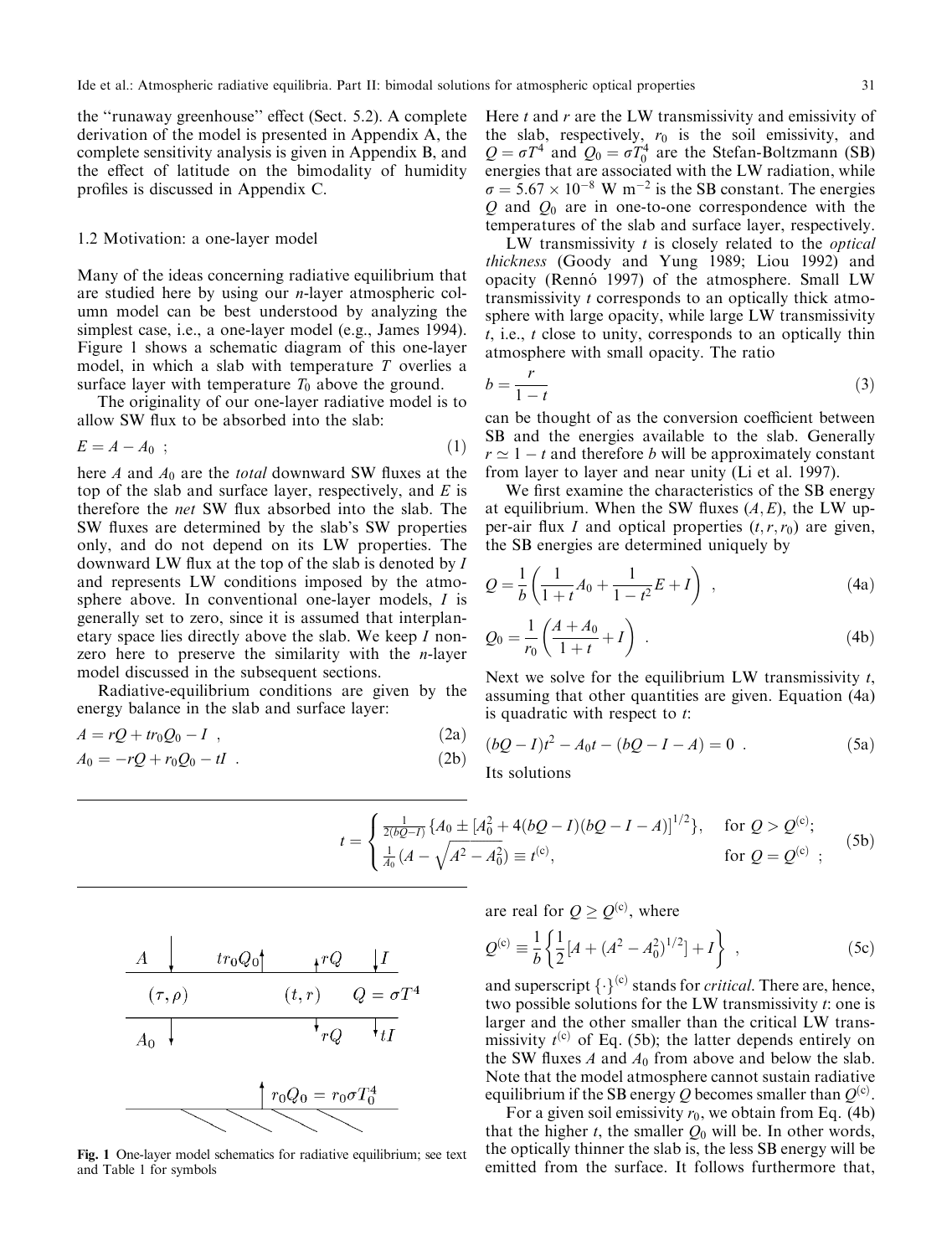for a given  $r_0$ , there are not only two values of t, i.e., of optical thickness, but also two possible values of surfaceair temperature  $T_0 = (Q_0/\sigma)^{1/4}$ .

Note that the critical SB energy  $Q^{(c)}$  has, in fact, two solutions as well. We choose the one given in Eq. (5c) for physical consistency, so that the corresponding  $t^{(c)}$ satisfy  $0 \le t^{(c)} \le 1$ ; the value of  $t^{(c)}$  that corresponds to the other solution is always greater than unity. The critical value  $Q^{(c)}$  corresponds to the minimum temperature  $T^{(c)} = (4Q^{(c)}/\sigma)^{1/4}$  of the slab, below which no radiative equilibrium can exist any longer. When  $Q$ reaches the critical value  $Q^{(c)}$  from above, the two LW transmissivity solutions coincide at  $t = t^{(c)}$ ; see Eq. (5b).

Let us demonstrate numerically the bimodality of LW transmissivities by applying Eq. (5) to a set of values corresponding roughly to Earth's present climate. We assume that the SW conditions are:  $A = S(1 - \alpha)$  $4 = 240.0 \text{ W m}^{-2}$  and  $(A_0, E) = (0.95, 0.05)A = (227.7,$ 12.0) W m<sup>-2</sup>, where  $S = 1370$  W m<sup>-2</sup> and  $\alpha = 0.3$ (Hartman et al. 1986) are solar insolation at the top-ofthe-atmosphere and planetary albedo, respectively. For simplicity we assume  $I = 0$  and  $b = 1$  at the top and bottom of the atmosphere, respectively, as in the conventional one-layer model, and that the surface emissivity is  $r_0 = 1$ . For a *reference* LW transmissivity  $t = 0.6$ , Eq. (4) yields a unique pair of SB energies  $Q = 161.4 \text{ W m}^{-2}$  and  $Q_0 = 292.2 \text{ W m}^{-2}$ ; equivalently, one obtains a unique pair of temperatures for the slab ("upper air") and surface layer,  $T = 230.1$  K and  $T_0 = 267.9$  K.

Given this SB energy  $Q$ , we can now compute from Eq.  $(5)$  the two solutions for the LW transmissivity as  $t = 0.6$  and 0.814. The former is the original *reference* value; we shall call the latter the *bifurcated* value (see Sect. 3.2 for the physical background of this terminology). The corresponding bifurcated values of  $Q_0$  and  $T_0$ are  $Q_0 = 258.0 \text{ W m}^{-2}$  and  $T_0 = 259.7 \text{ K}$ . The corresponding critical values are  $Q^{(c)} = 157.3 \text{ W m}^{-2}$  and  $t^{(c)} = 0.724$ . The bifurcated solution has higher LW transmissivity and hence would correspond to a drier air mass than the reference one.

The underlying mechanism of bimodality in LW transmissivity for this simple one-layer model is the presence of the net SW flux  $E$  absorbed into the slab. When a temperature profile is obtained uniquely from the prescribed SW fluxes,  $E$  introduces the nonlinear dependence of  $Q$  on  $t$ . The rest of the study is devoted to generalizing our model and analysis from one to  $n$  layers, and to the validation of the results against the observations.

## **2 Analytical model**

The *n*-layer model studied here is a slightly modified and more general version of Li et al.'s (1997) model. Figure 2 shows the schematic diagram of the generalized model. The model atmosphere's optical properties are defined in each layer *i*: SW optical properties are *transmissivity*  $\tau$  and *reflectivity*  $\rho$ , while the LW properties are *transmissivity*  $t$  and *emissivity*  $r$ . An important difference between the present model version and Li et al.'s (1997) version is that we allow here LW emissivity r to be independent of  $\vec{t}$ , while the previous version used  $r \equiv 1 - t$ .

The top and bottom boundaries of layer  $i$  are defined by the levels *i* and  $i - 1$ , respectively; the fluxes are defined for both SW and LW radiation at these boundaries.

Each radiative component has two-way fluxes:  $(D, U)$  for SW down- and upward fluxes and  $(I, F)$  for their LW counterpart. The thermal state of each atmospheric layer is represented by the SB energy  $Q = \sigma T^4/4$ . The subscripts of the optical properties and fluxes correspond to the layers and levels,  $0 \le i \le n$ , respectively. SW surface albedo is  $\rho_0$  and the solar insolation constant is S. A complete explanation of notation is given in Table 1.

#### 2.1 Shortwave energy transfer

We summarize here the main characteristics of the SW radiation associated with the  $n$ -layer model. Analytical solutions are derived in Appendix A.1 where additional physical implications are discussed.

Since the SW radiation is induced by the solar forcing at the top-of-the-atmosphere, it is natural to consider the total downward SW flux  $A_i$  at level *i*:

$$
A_i = D_i - U_i \tag{6a}
$$

 $D_i$  and  $U_i$  are related to each other and to the corresponding fluxes in the layers immediately above and below by transmission and reflection processes (Li et al. 1997) as follows:

$$
U_i = \rho_i D_i + \tau_i U_{i-1} \tag{6b}
$$

$$
D_{i-1} = \tau_i D_i + \rho_i U_{i-1} \tag{6c}
$$

The boundary conditions are given by the solar forcing at the top and by damped reflection at the bottom:

$$
D_n = \frac{S}{4}, \quad U_0 = \rho_0 D_0 \tag{6d}
$$

Accordingly, the total downward SW flux  $A$  satisfies the following radiative-transfer relation:

$$
A_{i-1} - (\tau_i + \rho_i)A_i = -(1 - \tau_i - \rho_i)(U_i + U_{i-1})
$$
 (7)

In this relation,  $\gamma_i \equiv (1 - \tau_i - \rho_i)$  is called the *extinction coefficient* (Goody and Yung 1989) and is known to play a key role in various radiative processes; it will be therewith a key parameter in the interpretation of our results. It acts here as a transmission coefficient for the total flux A.

#### 2.2 Longwave energy transfer

While the solar energy received at the top-of-the-atmosphere induces the downward propagation of the total SW flux A throughout the atmosphere, the LW radiation returns the energy back to space in order to maintain the overall radiative balance in the climate system. The *outgoing longwave radiation* (OLR) measured at level  $i$  is the total upward LW flux:

$$
W_i = F_i - I_i \tag{8a}
$$

The LW radiative-transfer relations are similar to Eqs. (6) and (7) for the SW fluxes. In the LW radiation, the reflective fluxes on the right-hand side (RHS) of Eqs. (6b, c) are replaced by emission of SB energy (see Fig. 2), while the only differences in the transmission process are the different values of the corresponding SW and LW transmissivities. Hence the LW fluxes satisfy

$$
F_i = t_i F_{i-1} + r_i Q_i \tag{8b}
$$

$$
I_i = t_{i+1}I_{i+1} + r_{i+1}Q_{i+1} \t\t(8c)
$$

Appendix A.2 provides the analytical solution of  $F_i$  and  $I_i$  as functions of the LW optical properties  $(t_i, r_i)$  and SB energies  $Q_i$ , along with a discussion of this solution's physical implications.

The main features of the LW radiation are that the upward flux  $F_i$  depends exclusively on lower-layer properties, i.e., on  $(t_i, r_i)$  and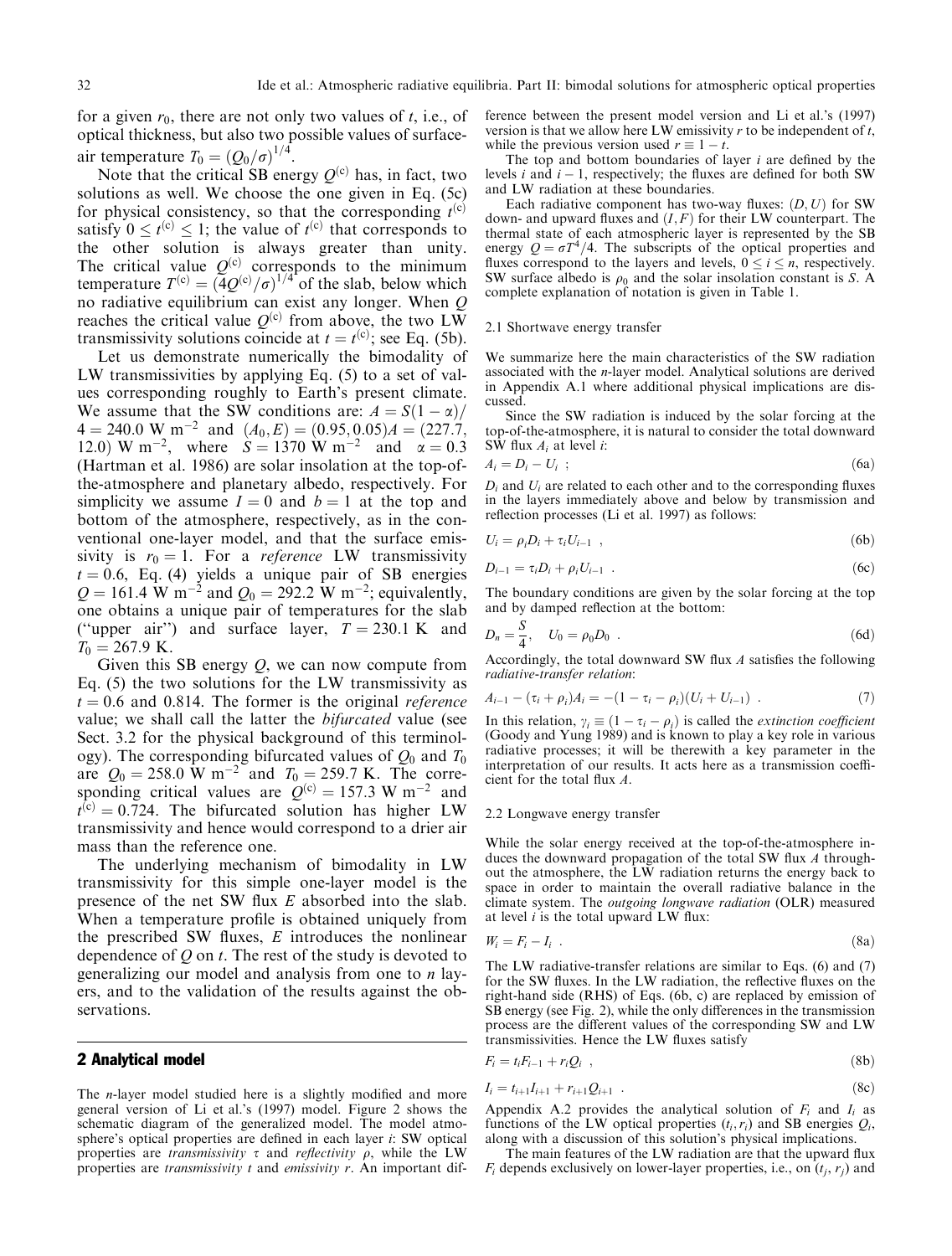| Shortwave (SW) stream | Longwave (L) stream                                                                                                                                                                                                                                                                                                                                                                                                                                                                                                                                                                                                                                                                                                                                                                                                                                                                                                                                                                                                                                                                                                                                                                                                                                                                                                                                                                                                                         |
|-----------------------|---------------------------------------------------------------------------------------------------------------------------------------------------------------------------------------------------------------------------------------------------------------------------------------------------------------------------------------------------------------------------------------------------------------------------------------------------------------------------------------------------------------------------------------------------------------------------------------------------------------------------------------------------------------------------------------------------------------------------------------------------------------------------------------------------------------------------------------------------------------------------------------------------------------------------------------------------------------------------------------------------------------------------------------------------------------------------------------------------------------------------------------------------------------------------------------------------------------------------------------------------------------------------------------------------------------------------------------------------------------------------------------------------------------------------------------------|
| level $n$             | \n $\begin{array}{c}\n \left\{\n \begin{array}{c}\n + U_n = \rho_n D_n + \tau_n U_{n-1} + F_n = 0 \\  \tau_n, \rho_n\n \end{array}\n \right.\n \left.\n \begin{array}{c}\n + U_{n-1} = S/4 \\  \tau_n = 0\n \end{array}\n \right.\n \left.\n \begin{array}{c}\n + U_{n-1} = \rho_n - I_n U_{n-1} + \tau_{n-1} U_{n-2} \\  \tau_n = 0\n \end{array}\n \right.\n \left.\n \begin{array}{c}\n + U_{n-1} = \rho_{n-1} D_{n-1} + \tau_{n-1} U_{n-2} + F_{n-1} = 0 \\  \tau_{n-1} = t_n I_{n-1} + 0\n \end{array}\n \right.\n \left.\n \begin{array}{c}\n + U_{n-1} = \tau_n D_n + \rho_n U_{n-1} + F_n = 0 \\  \tau_{n-1} = t_n I_{n-1} + 0\n \end{array}\n \right.\n \left.\n \begin{array}{c}\n + U_{n-1} = \tau_n D_n + \rho_n U_{n-1} + F_n = 0 \\  \tau_{n-1} = t_n I_{n-1} + 0\n \end{array}\n \right.\n \left.\n \begin{array}{c}\n + U_{n-1} = \rho_i D_n + \tau_n U_{n-1} \\  \tau_n = 0\n \end{array}\n \right.\n \left.\n \begin{array}{c}\n + U_{n-1} = \rho_i D_n + \tau_n U_{n-1} \\  \tau_n = 0\n \end{array}\n \right.\n \left.\n \begin{array}{c}\n + U_{n-1} = \rho_i D_n + \tau_n U_{n-1} \\  \tau_n = 0\n \end{array}\n \right.\n \left.\n \begin{array}{c}\n + U_{n-1} = \rho_i D_n + \tau_{n-1} U_{n-2} \\  \tau_{n-1} = t_n I_{n-1} + 0\n \end{array}\n \right.\n \left.\n \begin{array}{c}\n + U_{n-1} = \rho_i D_n + \tau_n U_{n-1} \\  \tau_{n-1} = t_n I_n + 0\n \end{array}\n \right.\n \left.\n \begin{array}{c}\n$ |

Fig. 2 Schematic diagram for *n*-layer model; see text and Table 1 for symbols

 $Q_i$  for  $j \leq i$ , while the downward flux  $I_i$  depends on only upper-layer properties for  $j > i$ . The second terms on the RHS of Eqs. (8b) and (8c), respectively, show how the emission of SB energy from one layer becomes part of the total upward OLR, but also propagates downward so as to affect the thermal state of the atmospheric layers below. The latter is the atmosphere's greenhouse effect.

Equation (8) yields the *radiative-transfer relation* for the total upward LW flux:

$$
W_i - t_i W_{i-1} = (1 + t_i) \{ r_i Q_i - (1 - t_i) I_i \} \t . \t\t(9)
$$

Here  $(1 - t_i)$  is the LW extinction coefficient for layer *i* and, like its SW counterpart, it is a crucial parameter in determining the state of radiative equilibrium.

From Eq. (9), SB energy  $Q_i$  can be expressed as:

$$
Q_i = \frac{1}{b_i} \left\{ \frac{1}{1+t_i} W_{i-1} + \frac{1}{1-t_i^2} (W_i - W_{i-1}) + I_i \right\}, \quad 1 \le i \le n \tag{10a}
$$

$$
Q_0 = \frac{1}{r_0} \left( \frac{W_0 + W_1}{1 + t_1} + I_1 \right) , \qquad (10b)
$$

where:

$$
b_i = \frac{r_i}{1 - t_i} \tag{11}
$$

is a conversion coefficient between  $Q_i$  and available energy in each layer (see Sect. 1.2). The SB energy  $Q_i$  consists of three distinct contributions: the OLR contribution from below  $(W_{i-1})$ term), the local contribution within the layer  $(W_i - W_{i-1}$  term), and the contribution from the atmospheric layers above  $(I_i \text{ term})$ . There is a strong similarity between Eqs. (4) and (10). In Sect. 3.2, we shall see how the bimodality of LW transmissivities that arises for the one-layer model of Sect. 1.2 out of Eq. (4) will likewise arise out of Eq.  $(8)$  for a full *n*-layer transmissivity profile.

## 2.3 Radiative processes at equilibrium

In a radiative-equilibrium model one considers the energy balance between the SW and LW radiation. In terms of the *total* fluxes at level i, the balance is: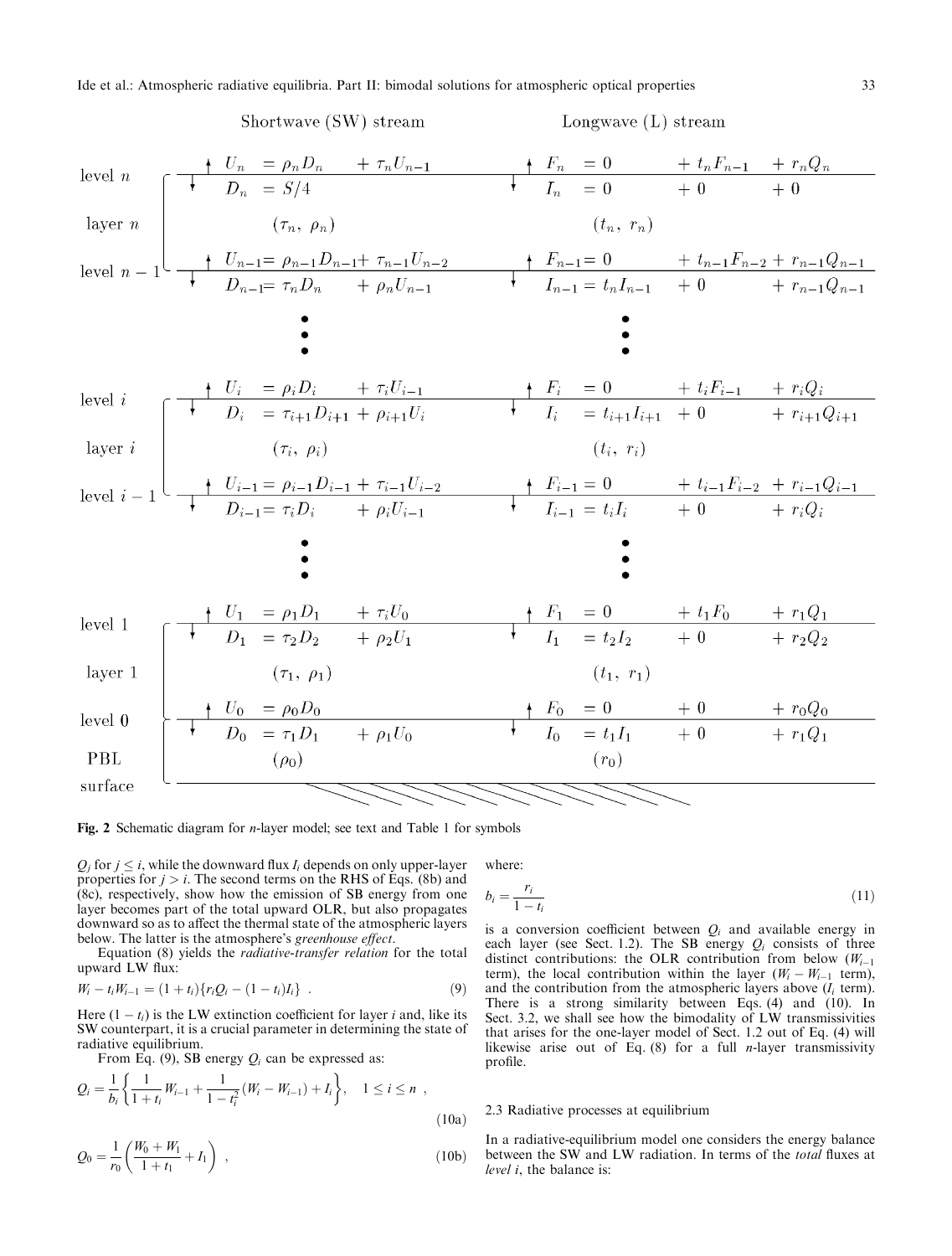Table 1 A glossary of the principal symbols used in this study: SW and LW properties (upper panel) and bifurcation properties (lower panel)

|                       | Symbol                                            |                                                 | Definition                                                                                                                                                                   |  |  |  |  |
|-----------------------|---------------------------------------------------|-------------------------------------------------|------------------------------------------------------------------------------------------------------------------------------------------------------------------------------|--|--|--|--|
|                       | Shortwave (SW)                                    | Longwave (LW)                                   |                                                                                                                                                                              |  |  |  |  |
| Optical<br>parameters | τ<br>$\rho$<br>$\alpha$ & $\rho_0$<br>γ<br>U<br>D | $\mathfrak{t}$<br>r<br>b<br>F<br>$\overline{I}$ | Transmissivity<br>Reflectivity<br>Planetary and surface albedos<br><b>Extinction</b> coefficient<br>Conversion ratio<br>Upward at a given level<br>Downward at a given level |  |  |  |  |
| Flux/<br>energy       | $\boldsymbol{A}$<br>E<br>ε<br>S                   | W<br>H<br>Q                                     | Total at a given level<br>Net in a given layer<br>Relative net in a given layer<br>Insolation<br>Stefan-Boltzmann energy                                                     |  |  |  |  |
| Other                 | Symbol                                            | $\sigma$<br>T<br>$\boldsymbol{h}$               | Stefan-Boltzmann constant<br>Temperature<br>Humidity<br>Definition                                                                                                           |  |  |  |  |
| Branch type           | $\{\cdot\}^{(b)}$<br>(d)<br>(g)<br>(m)            |                                                 | <b>Bifurcated</b><br>Dry<br>Greenhouse<br>Moist                                                                                                                              |  |  |  |  |
| Bifurcation condition | $\cdot \}^{\rm (c)}$                              |                                                 | Critical value<br>Intersection of reference<br>and critical profiles                                                                                                         |  |  |  |  |

 $(13)$ 

$$
A_i = W_i \tag{12}
$$

while in terms of the *net* fluxes into each *layer*:

$$
E_i=H_i ;
$$

here

$$
E_i \equiv A_i - A_{i-1} = \gamma_i (D_i + U_{i-1}), \qquad (14a)
$$

$$
H_i \equiv W_{i-1} - W_i = (1 - t_i)(I_i + F_{i-1}) - 2r_iQ_i \tag{14b}
$$

The difference between Eqs.  $(12)$  and  $(13)$  consists in the fact that Eq. (13) allows, in principle, a constant SW flux to run through the column, and be matched by an equal and opposite LW flux. In the present model, we take for simplicity this arbitrary additive constant to be zero. It is possible, however, as done for instance by Hu and Randall (1994) in their numerical model, to allow this heightindependent flux to depend on time, and be balanced by changes in the heat stored by the ocean mixed layer.

The net SW flux  $E_i$  in Eq. (14a) is the total incoming SW flux  $(D_i + U_{i-1})$  into the layer *i*, attenuated by the extinction coefficient  $\gamma_i$ ; it depends on the SW conditions  $(\vec{\tau}, \vec{\rho}, \rho_0; S)$  only. The net LW flux  $H_i$  consists of the total incoming LW flux  $(I_i + F_{i-1})$ , attenuated by the corresponding extinction coefficient  $(1 - t_i)$ , minus the SB energy  $2r_iQ_i$  emitted into the adjacent layers;  $H_i$  depends on the LW conditions  $(\vec{t}, \vec{r}; Q)$  only. For the sake of conciseness, we denote hereafter the complete profiles of optical properties by vectors  $\vec{\tau}$ ,  $\vec{\rho}$ ,  $\vec{t}$ , and  $\vec{r}$ , as in Li et al. (1997), e.g.,  $\vec{\tau} \equiv (\tau_1, \dots, \tau_n)^T$ . We use the vector notation for the flux and energy profiles as well.

Because  $\vec{l}$  and  $\vec{F}$  are linear in  $\vec{Q}$  (see Appendix A.2), Eq. (14) leads to an analytical expression of  $\vec{Q}$  by solving the matrix equation

$$
\vec{Q} = \mathbf{L}(\vec{t}, \vec{r}) \vec{E}(\vec{\tau}, \vec{\rho}, \rho_0; S) \tag{15a}
$$

The roles of the SW and LW radiative fluxes in determining SB energy  $\vec{Q}$ , and therefore the temperature profile  $\vec{T}$ , with  $T_i = (4Q_i/\sigma)^{1/4}$ , is clear in this form: The SW radiation deposits net flux  $\vec{E}(\vec{\tau}, \vec{\rho}, \rho_0; S)$  into each layer, while the LW radiation then redistributes the energy throughout the atmosphere by means of direct propagation and emission (see discussion in Sects. 2.1 and 2.2).

The redistribution process is represented  $hv$ the  $(n+1) \times (n+1)$  matrix **L** whose elements  $L_{ii}$  are:

$$
L_{ij} = \begin{cases} \frac{1}{b_i} (\frac{1}{1+t_i} + \sum_{l=i+1}^{n \geq i+1} \frac{1-t_l}{1+t_l}), & \text{for } i > j; \\ \frac{1}{b_i} (\frac{1}{1-t_i^2} + \sum_{l=i+1}^{n \geq i+1} \frac{1-t_l}{1+t_l}), & \text{for } i = j; \\ \frac{1}{b_i} (\frac{1}{1+t_j} + \sum_{l=j+1}^{n \geq j+1} \frac{1-t_l}{1+t_l}), & \text{for } i < j \end{cases}
$$
(15b)

The elements  $L_{ij}$  depend nonlinearly on the LW transmissivities  $\vec{t}$ . The most crucial nonlinearity lies in the  $1/(1-t_i^2)$  factor for the diagonal terms  $i = j$ . This is the nonlinearity captured by the onelayer model of Sect. 1.2. In Sect. 3, we show how this nonlinearity will lead to the bimodal solution branch of LW transmissivity  $t$  for a prescribed SB energy  $Q$  in detail, along with the stability associated with them. A complete description of redistribution matrix L's properties is provided in Appendix A.3.

In order to demonstrate the main radiative processes responsible for determining the Earth atmosphere's temperature profile, we apply the *n*-layer model to compute SB energy  $\dot{Q}$ . The optical properties used here were obtained from the 11-layer atmospheric general circulation model (GCM) of the Laboratoire de Météorologie Dynamique (LMD: Li et al. 1997). They correspond to its clear-sky case and are given in Table 2. For simplicity, the conversion coefficient  $b$  is set equal to unity. Table 3 shows each element of  $\vec{Q}$ , **L** and  $\vec{E}$  for  $S_0 = 1370$  W m<sup>-2</sup> and  $\rho_0 = 0.3.$ 

The qualitative behavior of the SB energy profile  $Q$  computed by our 11-layer model is quite similar to that observed in the real, as well as in the GCM-simulated, atmosphere. The values of SB energy  $\dot{Q}$ , and hence of the temperature  $\vec{T}$ , decrease from the topof-the-atmosphere to a minimum at the tropopause level and increase towards the Earth's surface, where they exceed the value at the top.

Based on the form of the redistribution matrix L given by Eq. (15), along with the numerical values of its entries and of the  $E$ and Q-profiles in Table 3, we can draw certain physical conclusions about our model results. There are three major processes that are responsible for the present climate's SB energy profile  $Q$ , and hence for its temperature profile. First, the net SW flux  $E_i$  is governed by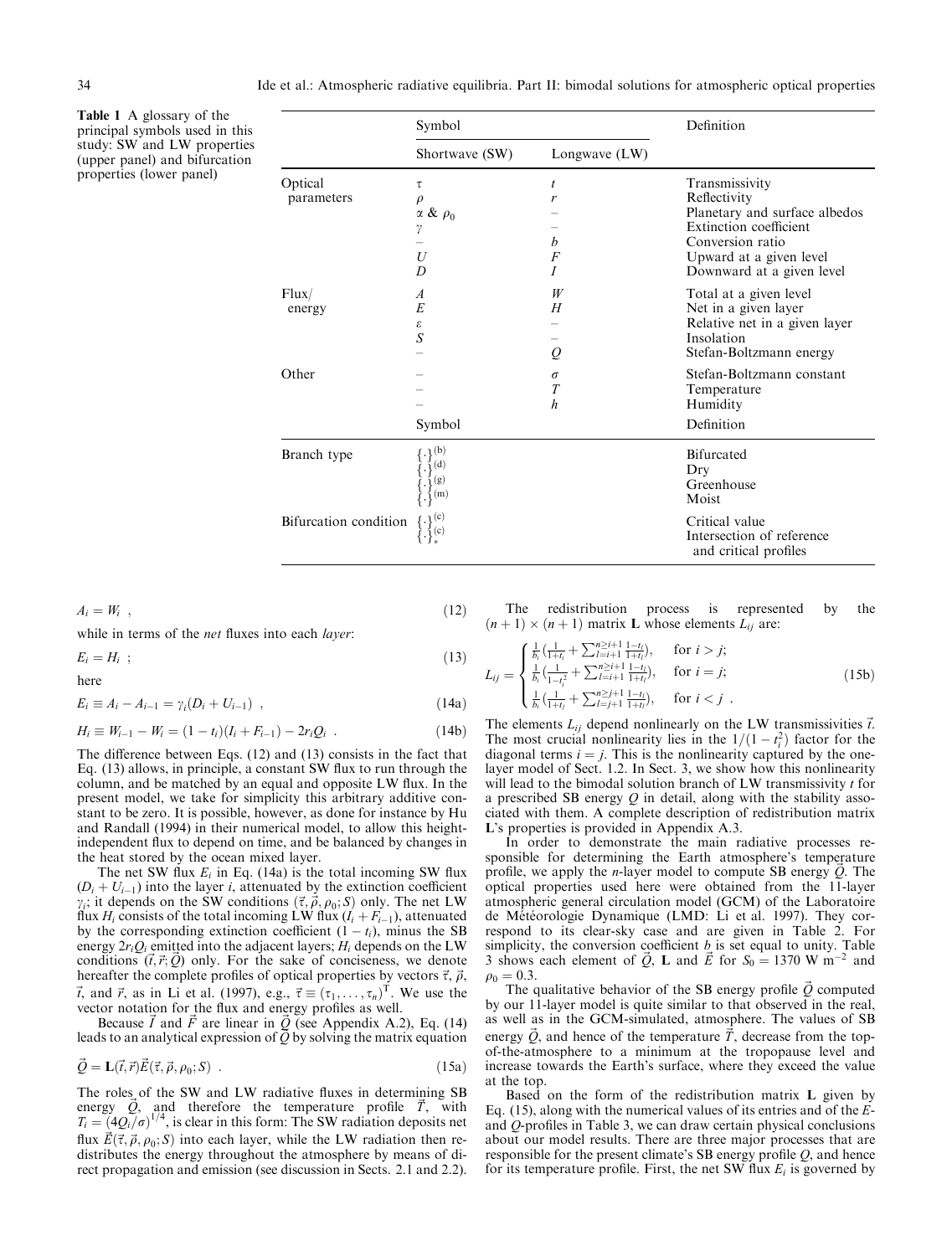Table 2 Optical parameters obtained from LMD's GCM; layer 11 is in the upper stratosphere and laver 1 is near the Earth surface. See text and Table 1 for symbols and Li et al. (1997) for further details

| Layer          |        | <b>SW</b> |        | LW     |        | Extinction    |        |  |
|----------------|--------|-----------|--------|--------|--------|---------------|--------|--|
| (hPa)          |        | τ         | $\rho$ | t      | r      | $1-\tau-\rho$ | $1-t$  |  |
| 11             | (15)   | 0.9720    | 0.0054 | 0.9630 | 0.0370 | 0.0226        | 0.0370 |  |
| 10             | (73)   | 0.9897    | 0.0053 | 0.9765 | 0.0235 | 0.0050        | 0.0235 |  |
| 9              | (152)  | 0.9874    | 0.0078 | 0.9486 | 0.0514 | 0.0048        | 0.0514 |  |
| 8              | (274)  | 0.9773    | 0.0113 | 0.8468 | 0.1532 | 0.0114        | 0.1532 |  |
|                | (416)  | 0.9587    | 0.0151 | 0.7255 | 0.2745 | 0.0262        | 0.2745 |  |
| 6              | (573)  | 0.9522    | 0.0161 | 0.6633 | 0.3367 | 0.0317        | 0.3367 |  |
|                | (718)  | 0.9572    | 0.0143 | 0.6428 | 0.3572 | 0.0285        | 0.3572 |  |
| 4              | (841)  | 0.9635    | 0.0113 | 0.6163 | 0.3837 | 0.0252        | 0.3837 |  |
| 3              | (926)  | 0.9754    | 0.0072 | 0.6578 | 0.3422 | 0.0174        | 0.3422 |  |
| $\overline{2}$ | (980)  | 0.9868    | 0.0038 | 0.7756 | 0.2244 | 0.0094        | 0.2244 |  |
|                | (1004) | 0.9930    | 0.0020 | 0.8724 | 0.1276 | 0.0050        | 0.1276 |  |

**Table 3** Individual components of the matrix equation  $L\vec{E} = \vec{Q}$  when using optical parameter values from Table 2 with  $S = 1370$  W m<sup>-2</sup> and  $\rho_0 = 0.3$ , as in Li et al. (1997)

| Layer    | $L_{ij}$ |       |       |      |        |      |      |      |      |      |      |                | $E_i$  | $Q_i$ |
|----------|----------|-------|-------|------|--------|------|------|------|------|------|------|----------------|--------|-------|
| i        | 11       | 10    | 9     | 8    | $\tau$ | 6    | 5    | 4    | 3    | 2    |      | $\overline{0}$ |        |       |
| 11       | 13.77    | 0.51  | 0.51  | 0.51 | 0.51   | 0.51 | 0.51 | 0.51 | 0.51 | 0.51 | 0.51 | 0.51           | 9.72   | 259.4 |
| 10       | 0.51     | 21.55 | 0.52  | 0.52 | 0.52   | 0.52 | 0.52 | 0.52 | 0.52 | 0.52 | 0.52 | 0.52           | 2.12   | 178.9 |
| 9        | 0.51     | 0.52  | 10.01 | 0.54 | 0.54   | 0.54 | 0.54 | 0.54 | 0.54 | 0.54 | 0.54 | 0.54           | 2.00   | 158.0 |
| 8        | 0.51     | 0.52  | 0.54  | 3.59 | 0.60   | 0.60 | 0.60 | 0.60 | 0.60 | 0.60 | 0.60 | 0.60           | 4.67   | 166.3 |
|          | 0.51     | 0.52  | 0.54  | 0.60 | 2.25   | 0.72 | 0.72 | 0.72 | 0.72 | 0.72 | 0.72 | 0.72           | 10.52  | 197.2 |
| 6        | 0.51     | 0.52  | 0.54  | 0.60 | 0.72   | 2.08 | 0.90 | 0.90 | 0.90 | 0.90 | 0.90 | 0.90           | 12.31  | 236.7 |
| 5        | 0.51     | 0.52  | 0.54  | 0.60 | 0.72   | 0.90 | 2.21 | 1.11 | 1.11 | 1.11 | 1.11 | 1.11           | 10.66  | 278.9 |
| 4        | 0.51     | 0.52  | 0.54  | 0.60 | 0.72   | 0.90 | 1.11 | 2.33 | 1.34 | 1.34 | 1.34 | 1.34           | 9.13   | 322.8 |
| 3        | 0.51     | 0.52  | 0.54  | 0.60 | 0.72   | 0.90 | 1.11 | 1.34 | 2.72 | 1.56 | 1.56 | 1.56           | 6.15   | 364.2 |
| 2        | 0.51     | 0.52  | 0.54  | 0.60 | 0.72   | 0.90 | 1.11 | 1.34 | 1.56 | 3.67 | 1.73 | 1.73           | 3.27   | 394.8 |
|          | 0.51     | 0.52  | 0.54  | 0.60 | 0.72   | 0.90 | 1.11 | 1.34 | 1.56 | 1.73 | 5.47 | 1.82           | 1.72   | 412.8 |
| $\theta$ | 0.51     | 0.52  | 0.54  | 0.60 | 0.72   | 0.90 | 1.11 | 1.34 | 1.56 | 1.73 | 1.82 | 2.36           | 184.02 | 504.8 |

the extinction coefficient  $\gamma_i$  for  $1 \le i \le n$  and has a pronounced minimum at tropopause level; hence very little SW flux is available there for local conversion into SB energy. The key role played by this parameter underlines the importance of the current debate about the actual level of atmospheric absorption and the success of atmospheric GCMs in simulating it, known as the "anomalous absorption" debate (Cess et al. 1995; Kato et al. 1997; Johnson and Ciesielski 2000).

Second, the surface value  $E_0$  is much larger than all upper-air  $E_i$ 's, due to the much higher value of the "co-albedo" (1 –  $\rho_0$ ) as compared to the extinction coefficients  $\gamma_i$ . Upward redistribution of  $E_0$  via  $L_0$  into atmospheric layer *i* decreases monotonically with the height of the layer *i*. This leads to a decrease of  $Q_i$  from the surface to the tropopause. Finally, above the tropopause, local conversion into SB energy is very efficient due to the higher  $t_i$  values in the lower stratosphere, and so the temperatures can increase again.

## 3 Bimodality: observations and analysis

In this section, we first present the observational characteristics of the low-latitude climate system focusing on the spatial homogeneity of the temperature profiles and bimodality of humidity profiles. We then illustrate analytically, using our  $n$ -layer, single-column model, how these apparently contradictory features can coexist at radiative equilibrium or near it, even in the absence of explicit small-scale vertical or large-scale horizontal air flow.

# 3.1 Observational evidence

To illustrate the opposite characteristics of homogeneity in temperatures and bimodality in humidity and LW optical properties, observed vertical profiles of temperature, humidity and optical properties were computed for the three low-latitude regions shown in Fig. 3. The region in the western Equatorial Pacific (marked Box 1) in the figure) corresponds to the humid, ascending branch of the Walker circulation over the warm pool of water associated with the Maritime Continent. The other two regions (marked Boxes 2 and 3) are in subsidence areas associated with the descending branches of the Walker and Hadley circulations, to wit, the eastern tropical Pacific (Box 2) and the subtropical North Pacific (Box 3), respectively; therefore these regions are generally drier than their surroundings. Box 1 corresponds roughly to Pierrehumbert's (1995) furnace and we expect it to be subject to a runaway greenhouse effect, while Boxes 2 and 3 correspond to his *radiator fins* (see Fig. 7) in Pierrehumbert 1995).

The vertical profiles of the atmospheric properties for the three regions shown in Fig. 3 were computed from the European Centre for Medium-Range Weather Forecasts (ECMWF) reanalysis data. The values are annual means over each region. To convert the reanal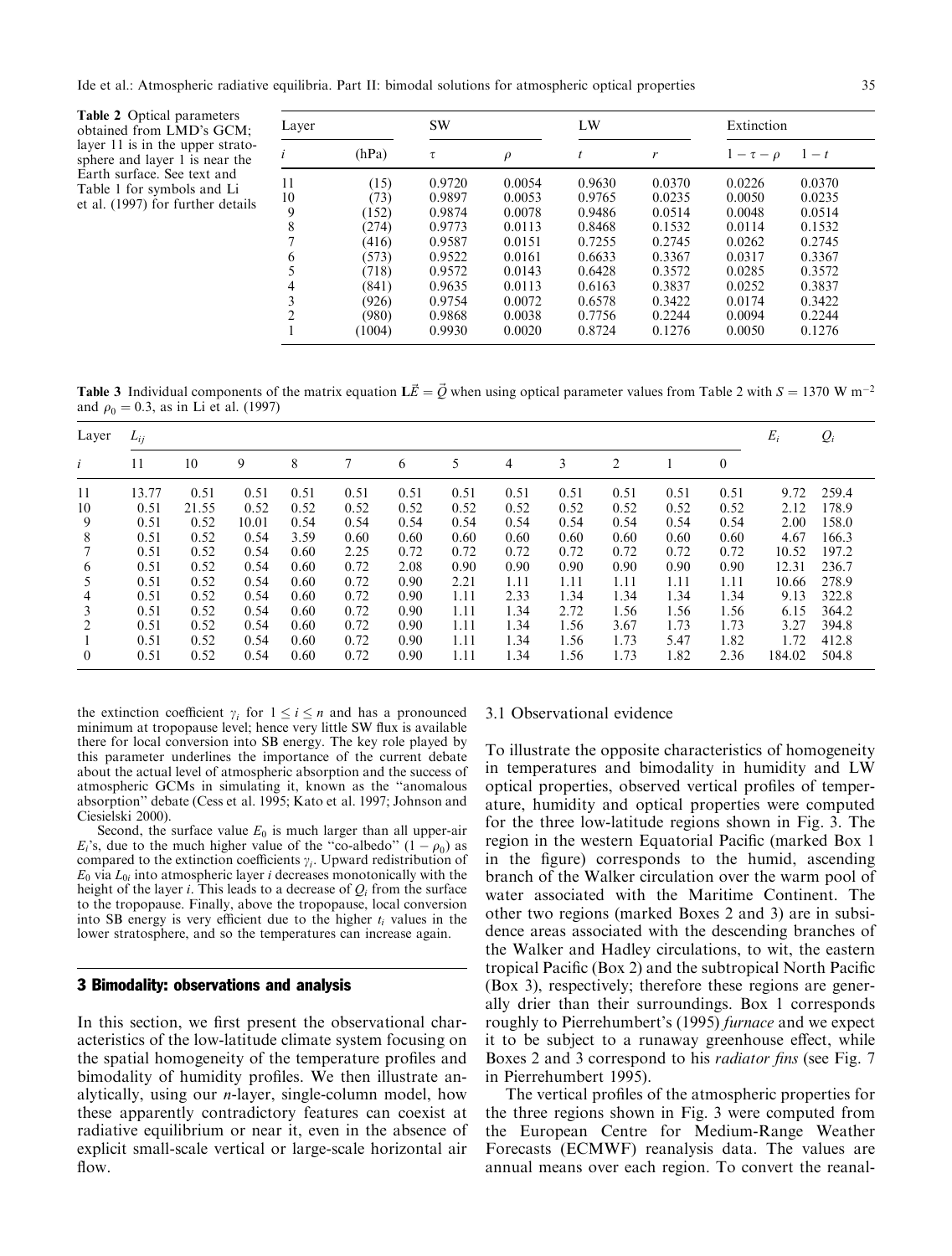Fig. 3 Three regions used to convert the ECMWF reanalysis data into optical properties: Box 1 (dark shading) is a moist region and Boxes 2 and 3 (light shading) are dry regions



ysis data into atmospheric optical properties, the following two steps were taken: we first computed SW and LW fluxes from the reanalysis using Morcrette's (1991) advanced and detailed column model, and then fitted Li et al.'s (1997) simple model to these fluxes to obtain the optical properties. The layer depths used for the conversion are plotted in Fig. 4a.

The observed profiles of temperature  $T$  and humidity h together capture the coexistence characteristics well. The mean temperature profiles of the three regions are strikingly similar, as shown in Fig. 4b; this confirms their well-known homogeneity throughout the low-latitude atmosphere. Their qualitative behavior is the same as for the GCM results described in Sect. 2.3.

The mean humidity profiles in Fig. 4c all show the monotonic decrease with altitude known from observations and GCM simulations, as well as a very dry upper troposphere. There are, however, clear differences between the moist and dry regions in the lower and middle troposphere. These features agree well with the overall bimodality of humidity profiles in low latitudes.

Among the atmosphere's optical properties, LW transmissivity  $t$  is strongly correlated with humidity  $h$  at a given altitude: the higher the humidity, the lower the LW transmissivity, and thus the higher the LW opacity; this in turn leads to a more efficient greenhouse effect (Rennó 1997). Accordingly the three LW transmissivity profiles also exhibit a distinct dependence on the region, i.e., whether the upper air is moist or dry (Fig. 4d). The qualitative behavior is quite similar from one *t*-profile to another, as is the case for the humidities. Typically LW transmissivity has a high value in the middle atmosphere, with a maximum around 50 hPa, and decreases fairly regularly as the altitude goes down till 850 hPa, from where it gently increases towards the Earth's surface.

Notice that the bimodality that manifests itself in quantitative differences among LW transmissivity  $t$  and humidity h profiles arises only at and below tropopause level; differences in the lower stratosphere are quite minor.

It is worth mentioning that the profiles of SW optical properties  $(\vec{\tau}, \vec{\rho})$  show no systematic dependence on moist or dry region, although individual profiles are fairly different from each other (see Fig. 4e, f). The SW extinction coefficient profiles  $\vec{\gamma}$  of the three regions (not shown in the figure), however, exhibit a common structure that resembles that of our globally averaged model's extinction coefficients in Table 2, based on the LMD's GCM simulation.

## 3.2 Bimodality of the longwave transmissivity

In Section 1.2, the one-layer model was used to explain how the net SW flux E absorbed into the slab gives rise to nonlinearity in the radiative equilibrium state, due to the SW net flux  $E$ 's quadratic dependence on LW transmissivity  $t$ . This quadratic nonlinearity leads to two possible solutions for the LW transmissivity  $t$ , given a prescribed SB flux  $Q$  or temperature  $T$  and SW conditions. We generalize in this section our results to the *n*-layer model. These results are then used to help explain the observed characteristics of the low-latitude climate, i.e., the bimodality of tropospheric humidities and LW transmissivities subject to the temperatures' homogeneity.

We prescribe the SW optical properties so as to obtain a realistic radiative equilibrium. As explained in Sect. 2.2, this can be done in our model independently of the LW property values. Doing so allows us to focus on the role of humidity, which only affects the LW radiative transfer.

We saw in Sect. 2.3 that energy balance between the SW and LW radiative fluxes can be imposed between total fluxes  $A_i$  and  $W_i$  at each level or between net fluxes  $E_i$  and  $H_i$  into each layer; see Eqs. (12) and (14), respectively. Using these balances in Eq. (10) for the SB fluxes, we obtain: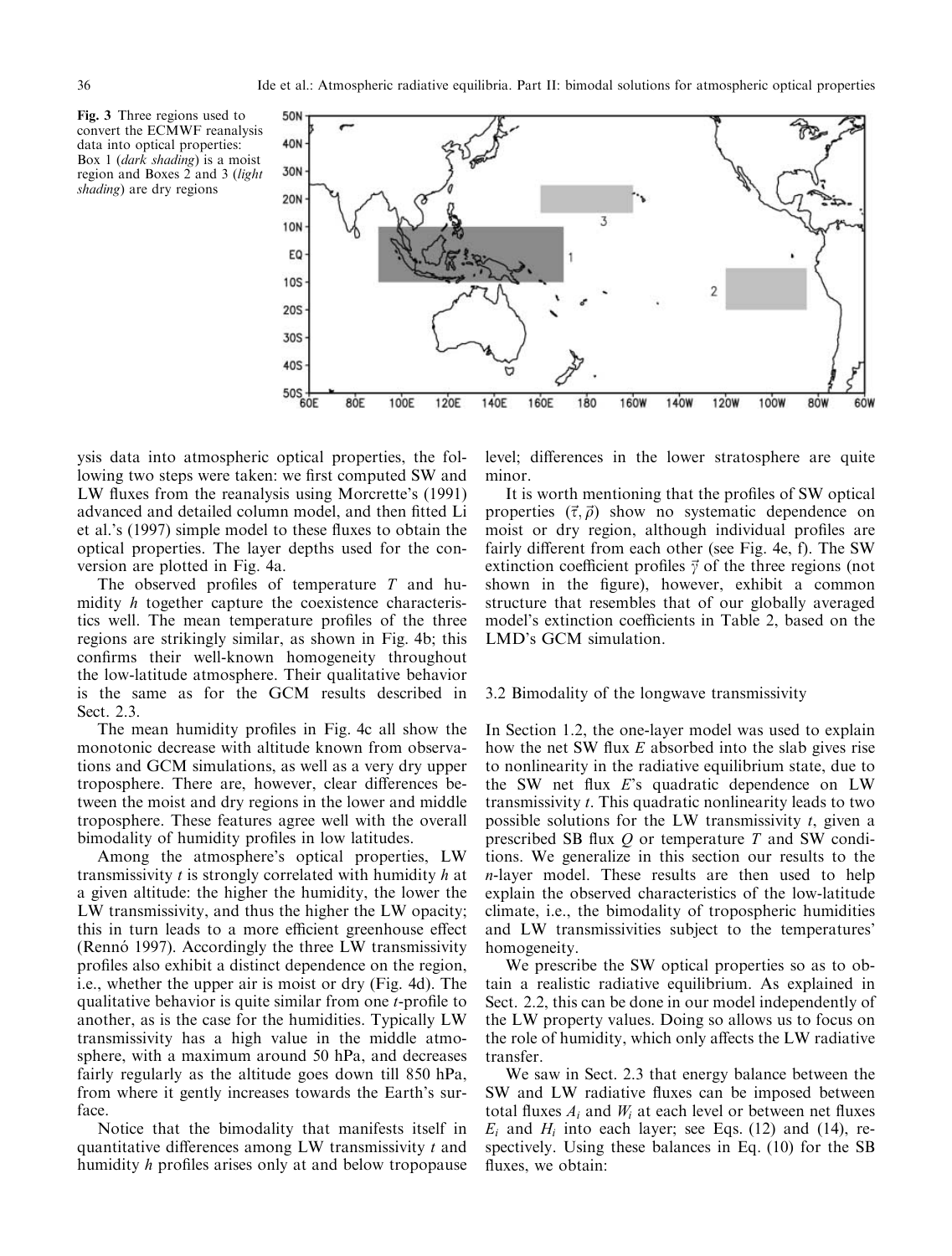Fig. 4a-f Vertical profiles of optical properties and other variables in the three regions shown as Boxes  $1-3$  in Fig. 3 (solid, dashed, and dashed-dotted lines, also marked TWP, TEP, and SNP, respectively, for tropical Western Pacific, tropical Eastern Pacific, and subtropical Northern Pacific), obtained from the ECMWF reanalysis data: a layer depth used to convert reanalysis data to radiative properties, **b** temperature  $T$ ; c humidity  $h$ ; d LW transmissivity  $t$ ; e SW transmissivity  $\tau$ ; and **f** SW reflectivity  $\rho$ 



$$
Q_i = \frac{1}{b_i} \left( \frac{1}{1+t_i} A_{i-1} + \frac{1}{1-t_i^2} E_i + I_i \right), \quad \text{for } i \geq 1 \ ; \quad (16a)
$$

$$
Q_0 = \frac{1}{r_0} \left( \frac{A_1 + A_0}{1 + t_1} + I_1 \right) \tag{16b}
$$

This is a generalization of Eq. (4) for the one-layer model discussed in Sect. 1.2. Usually the conversion coefficients  $b_i$  are constant and near unity. The three terms on the RHS of Eq. (16a) are the contributions to  $Q_i$  from the layers below ( $A_{i-1}$  term), the layer itself ( $E_i$ term), and the layers above  $(I_i \text{ term})$ , respectively.

As in the case of the one-layer model, Eq. (16) yields a quadratic equation for  $t_i$  similar to Eq. (5a). Because  $I_i$ is a function of the LW transmissivities  $t_i$  of the higher layers  $(j > i)$  only (see Appendix A.2),  $t_i$  can be solved sequentially from the top  $(i = n)$  to the bottom  $(i = 1)$ for a prescribed temperature profile  $\hat{Q}$  and SW conditions  $(\vec{A}, \vec{E})$  under the assumption that  $b_i$  is a constant (see Sect.  $1.2$ ):

$$
t_{i} = \begin{cases} \frac{1}{2(b_{i}Q_{i}-I_{i})} \{A_{i-1} + [A_{i-1}^{2} - 4(b_{i}Q_{i} - I_{i})(b_{i}Q_{i} - I_{i} - A_{i})]^{1/2}\}, & \text{for } Q_{i} > Q_{i}^{(c)},\\ \frac{1}{A_{i-1}} [A_{i} - (A_{i}^{2} - A_{i-1}^{2})^{1/2}] \equiv t_{i}^{(c)}, & \text{for } Q_{i} = Q_{i}^{(c)}; \end{cases}
$$
(17)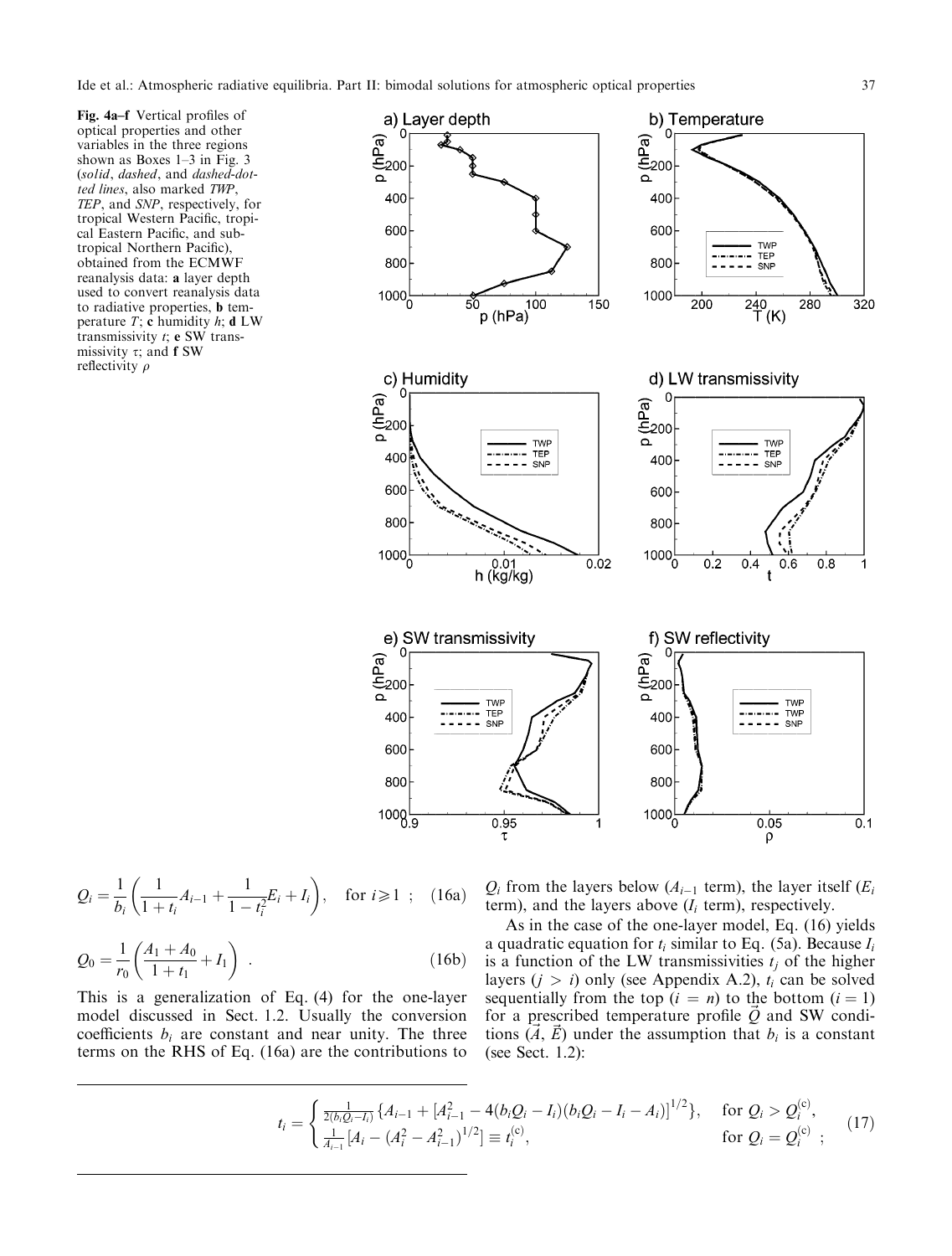here  $Q_i^{(c)}$  is the critical SB value:

$$
Q_i^{(c)} \equiv \frac{1}{b_i} \left\{ \frac{1}{2} [A_i + (A_i^2 - A_{i-1}^2)^{1/2}] + I_i \right\} \ . \tag{18}
$$

There exist, therefore, two solutions of  $t_i$  for each prescribed  $Q_i$  and SW conditions  $(i \ge 1)$ , provided  $Q_k \ge Q_k^{(c)}$  at each level k above the level i of interest,<br>and  $Q_i > Q_i^{(c)}$ . We denote the two LW transmissivity<br>solutions by  $t_i^{(m)}$  and  $t_i^{(d)}$  to represent moist and dry conditions. They satisfy the inequality

$$
t_i^{(m)} \le t_i^{(c)} \le t_i^{(d)} \t\t(19)
$$

where the critical LW transmissivity  $t_i^{(c)}$  is a function of SW optical properties only, as in Eq. (17). When SB energy  $Q_i$  reaches its critical value, i.e.,  $Q_i = Q_i^{(c)}$ , the two LW transmissivity solutions coincide at their corresponding critical value  $t_i^{(m)} = t_i^{(c)} = t_i^{(d)}$ .

Once again, as in the one-layer model,  $Q_i^{(c)}$  itself has<br>two solutions and we choose the one for which<br> $0 \le t_i^{(c)} \le 1$  is satisfied. The critical value  $Q_i^{(c)}$  is associated with the minimum temperature that the layer  $i$  can attain when the model atmosphere is in radiative equilibrium. Note that, as in Sect. 1.2, given the soil emissivity  $r_0$ , Eq. (16b) yields the SB flux  $Q_0$  – and hence surface-air temperature  $T_0$  – that matches  $t_1$ , and viceversa.

To help explain why bimodality is observed only in the lower atmosphere, we examine the nature of the solutions of Eq. (17), solved sequentially from the topof-the-atmosphere downward. Mathematically, the *n*-layer "discrete" model can admit up to  $2<sup>n</sup>$ -solutions for  $\vec{t}$ , given the SB energies  $\vec{Q}$ , as illustrated in Fig. 5. Observed atmospheric profiles, however, have physical continuity and therefore the vertical profile of LW transmissivity  $t$  should be a continuous function of the height coordinate. Moreover, the observed atmospheric humidity above the tropopause is near zero (see Fig. 4c) and hence the LW transmissivity there should correspond to  $t_{n}^{(d)}$ .

A set of solutions starting from  $t_n^{(d)}$  has to stay therefore on the "dry" branch as we go down from layer to layer. A possible switch from the dry to moist branch can



Fig. 5 Schematics for the  $2<sup>n</sup>$  possible sets of LW transmissivity profiles. The gray open circles denote the unique t-profile associated with the critical SB values  $Q^{(c)}$ ; the *solid black circles* indicate the two extreme t-profiles chosen, dry and moist; and the open circles with no shading correspond to the additional, mathematically possible  $t$ -profiles (see text for details)

occur only when the solution achieves  $t_i = t_i^{(c)}$  – and so  $Q_i = Q_i^{(c)}$  – in some layer, say  $i_*^{(c)}$ , where the two solutions coincide with each other. Below such a layer in the atmosphere, a single prescribed  $Q$ -profile can support the two branches of solutions –  $t_i^{(m)}$  and  $t_i^{(d)}$  ( $i < i_*^{(c)}$ ) – that have continuous vertical profiles throughout the atmosphere, leading to bimodality of  $t$ . We may refer to this phenomenon as "forking" of the LW transmissivity profile at the tropospheric layer  $i_*^{(c)}$ , with a unique *t*-profile above and two distinct ones below.

In spite of its great simplicity, our model describes the way in which the atmosphere adapts its optical properties to match the incoming solar radiation by an equal outgoing LW flux, for a given vertical temperature profile. In this interpretation, the bimodality of  $t$  when  $Q > Q^{(c)}$  is the manifestation of a *bifurcation*: if the temperature profile is imposed by the dynamical and thermodynamical constraints that lead to its homogeneity throughout the tropics, then the response of the tropical atmosphere to changing conditions at the top does present a bifurcation point in its optical properties.

This bifurcation is distinct from the one found by Li et al. (1997) due to the nonlinearity of surface albedo; it may be more closely related to that found by Rennó (1997) in the sense that our nonlinearity is also associated with the hydrologic cycle. The two equilibria in Rennó (1997) correspond to the temperature profiles of an optically thin and thick atmosphere, respectively; these two may in turn correspond to our dry and moist *t*-profile. The exact relationship between Rennó's  $(1997)$ bifurcation in his radiative-convective, time-dependent model and ours in the present radiative-equilibrium model, however, is left for future investigations.

As in the one-layer model of Sect. 1.2, the nonlinearity at the heart of our *n*-layer model's bifurcation is related to the availability of a net SW flux E. Here we examine the role of this absorbed flux E further and explore what conditions favor the bifurcation's occurrence.

The critical LW transmissivity  $t_i^{(c)}$  defined in Eq. (17) depends only on SW, and not on LW, conditions; it can be rewritten as follows:

$$
t_i^{(c)} = \varepsilon_i + 1 - (\varepsilon_i^2 + 2\varepsilon_i)^{1/2} . \tag{20a}
$$

Here

$$
\varepsilon_i \equiv \frac{E_i}{A_{i-1}} = \gamma_i \frac{D_i + U_{i-1}}{A_{i-1}} \tag{20b}
$$

is the *relative net* SW flux, which is of  $\mathcal{O}(\gamma_i)$  with respect to the *total* flux. As anticipated in Sect. 1.2, the SW extinction coefficient  $\gamma_i$  is a major controlling factor in

the subsequent analysis, via its effect on  $\varepsilon_i$ .<br>
It is easily shown that the maximum of  $t_i^{(c)}$  equals 1 at<br>  $\varepsilon_i = 0$  because  $\partial t_i^{(c)}/\partial \varepsilon_i < 0$  for  $\varepsilon_i \ge 0$ . For an LW<br>
transmissivity profile starting on the dr  $(t_n^{(c)} < t_n^{(d)} < 1)$  at the top, the SW condition that favors the downward forking into the two branches of solutions in the lower atmosphere is therefore  $\varepsilon_i \simeq \gamma_i \simeq 0$ ,<br>because then  $t_i^{(c)} \simeq t_i^{(d)}$ . If this is the case,  $t_i^{(c)}$  is more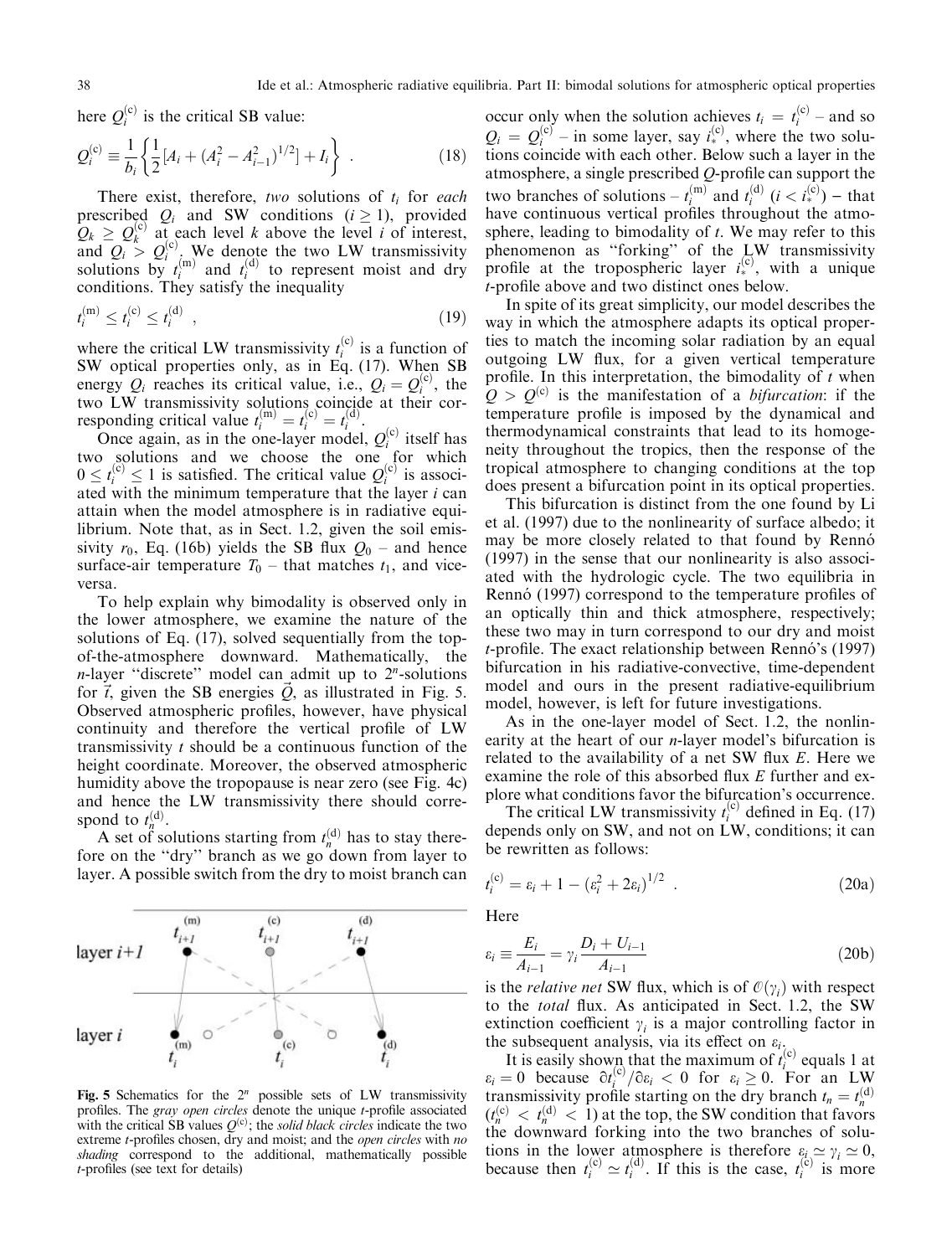accessible from the  $t_i^{(d)}$ -branch. This SW condition is likely to occur where the SW extinction coefficient  $\gamma_i$  is near zero, *i.e.*, around the tropopause.

Once  $\vec{\varepsilon}$  is determined from the SW conditions, the LW transmissivity can further contribute to the forking as its values decrease from near unity at the top-of-theatmosphere toward the lower layers, where humidity is no longer negligible. Consequently, LW transmissivity  $t$ may intersect  $t^{(c)}$  just below the tropopause, where these SW and LW conditions are both satisfied. For the present Earth climate, this combination of circumstances may thus lead to forking of a moist from a dry profile in the upper troposphere.

The condition  $\varepsilon_i = 0$ , or equivalently  $E_i = 0$ , generalizes the conventional one-layer model to our  $n$ -layer model by suppressing the nonlinearity of  $Q_i$  in Eq. (16). Therefore only one solution for  $t$  exists in this case:

$$
t_i^{(g)} = \frac{A_{i-1}}{b_i Q_i - I_i} - 1 \tag{21}
$$

We denote this unique solution by the superscript  $\{\cdot\}^{(g)}$ for conventional "greenhouse model." Clearly  $\bar{t}_i^{(g)}$  corresponds to the  $t_i^{(m)}$ -branch of our model, because  $t_i^{(g)} < t_i^{(c)} \equiv 1$ ; it is the branch explored by earlier models that considered small radiative or radiativeconvective perturbations of the globally or zonally averaged temperature profiles. We discuss next the stability of the SB energy profile  $\hat{Q}$  associated with the two branches, dry and moist, of LW transmissivity profiles.

# 3.3 "Runaway greenhouse" effect

The nonlinear dependence of the SB energies  $\hat{O}$  on the LW transmissivities  $\vec{t}$ , as described in Eq. (16), naturally raises a few questions concerning the stability of tropical climates, even in the absence of dynamical processes: (1) how is the SB energy profile, and hence the temperature profile, influenced by the perturbation of LW transmissivity from equilibrium; (2) is the influence similar or different for the two equilibrium profiles; and (3) how does the nonlinear relationship between humidity and temperature affect climate stability? In this section, we address the first two questions by examining the fundamental characteristics of the model's sensitivity matrix, obtained by computing the partial derivatives of the SB energies  $Q_i$  with respect to the LW transmissivities  $t_i$ . This computation is carried out along either one of the two solution branches of LW transmissivity separately; in doing so, note that  $Q$  is no longer prescribed here, as it was in Sects. 2 and 3.2.

We follow the approach introduced by Li et al. (1997) and examine first, based on the model's sensitivity matrix, how the SB energy fluxes maintain the equilibrium. Our analysis is applied next to observed atmospheric profiles, and we find that a "runaway greenhouse" effect occurs for the moist profiles. Our discussion here is limited mainly to local sensitivity

within each layer, *i.e.*, we examine only the diagonal entries  $\partial Q_i/\partial t_i$  of the matrix. A complete analysis of the sensitivity matrix  $\partial Q_i/\partial t_i$  and additional physical implications are presented in Appendix B.

To examine the diagonal of the sensitivity matrix, it helps to inspect the three terms on the RHS of Eq. (16) separately. The first two depend nonlinearly on  $t_i$ . The contributions from these two terms work against each other, as follows. As  $t_i$  increases, the contribution from the lower atmosphere  $(A_{i-1}$  term) is reduced, and so  $Q_i$ decreases, i.e.,  $\partial Q_i/\partial t_i < 0$ . As  $t_i$  approaches  $t_i^{(c)}$ , the local, self-warming contribution  $(E<sub>i</sub>$  term) becomes more important and eventually these two contributions balance at  $t_i = t_i^{(c)}$ , where  $\partial \dot{Q}_i / \partial t_i = 0$ . The local contribution then increases rapidly as  $t_i$  approaches unity, i.e.,  $\partial Q_i/\partial t_i \gg 0$ . Overall,  $\partial Q_i/\partial t_i < 0$  along the moist branch, where  $t_i^{(m)} < t_i^{(c)}$ , while  $\partial Q_i / \partial t_i > 0$  along the<br>dry branch, where  $t_i^{(c)} < t_i^{(d)}$ . Thus the moist and dry radiative-equilibrium solutions have opposite stability properties.

To see how this mechanism might work in the Earth's atmosphere, we consider the following. As temperature  $T$ , and hence SB energy  $Q$ , increases near the surface, upper-air convection is triggered or enhanced and moisture is lifted into the troposphere. Higher humidity then lowers the LW transmissivity  $t$  (see discussion in Sect. 3.1). On the moist branch,  $Q$  rises further due to the negative sensitivity, as we just saw. Hence the moist solution branch is unstable due to a positive feedback mechanism that is our model's version of the wellknown "runaway greenhouse" effect (Simpson 1927; Komabayasi 1967; Ingersoll 1969).

Our model's dry branch, on the contrary, is stable because of the positive sensitivity of  $Q$  to t that leads to a negative feedback. Roughly speaking, the stability of an air mass's temperature and humidity profile can therefore be assessed by comparing its  $t_i$  with respect to  $t_i^{(c)}$ ; the latter is determined solely by the relative net SW flux  $\varepsilon_i$ .

For the conventional case in which the nonlinear local conversion is suppressed  $(E_i \equiv 0 \equiv \varepsilon_i)$ , only one LW transmissivity profile exists and it corresponds to our moist branch (see Sect. 3.2). The instability of this profile is consistent with the conventional greenhouse effect.

The observed prevalence of bimodality in humidity and LW transmissivity profiles has a marked latitudinal dependence, being restricted to the tropics and subtropics (see Sect. 3.1). It is thus inseparable in the observations from the presence and dynamical effects of the Hadley and Walker cells. The meridional confinement of the Hadley cell on Earth is due to a number of complementary, dynamical and thermodynamical processes (Ghil and Childress 1987; James 1994). Even so, it is interesting to note that simple energy constraints also tend to limit this bimodality to high insolation values, and therefore to low latitudes: the forking conditions we have derived are less likely to be satisfied at high latitude, where in fact dry profiles tend to prevail, on average. This latitude dependence of the bifurcation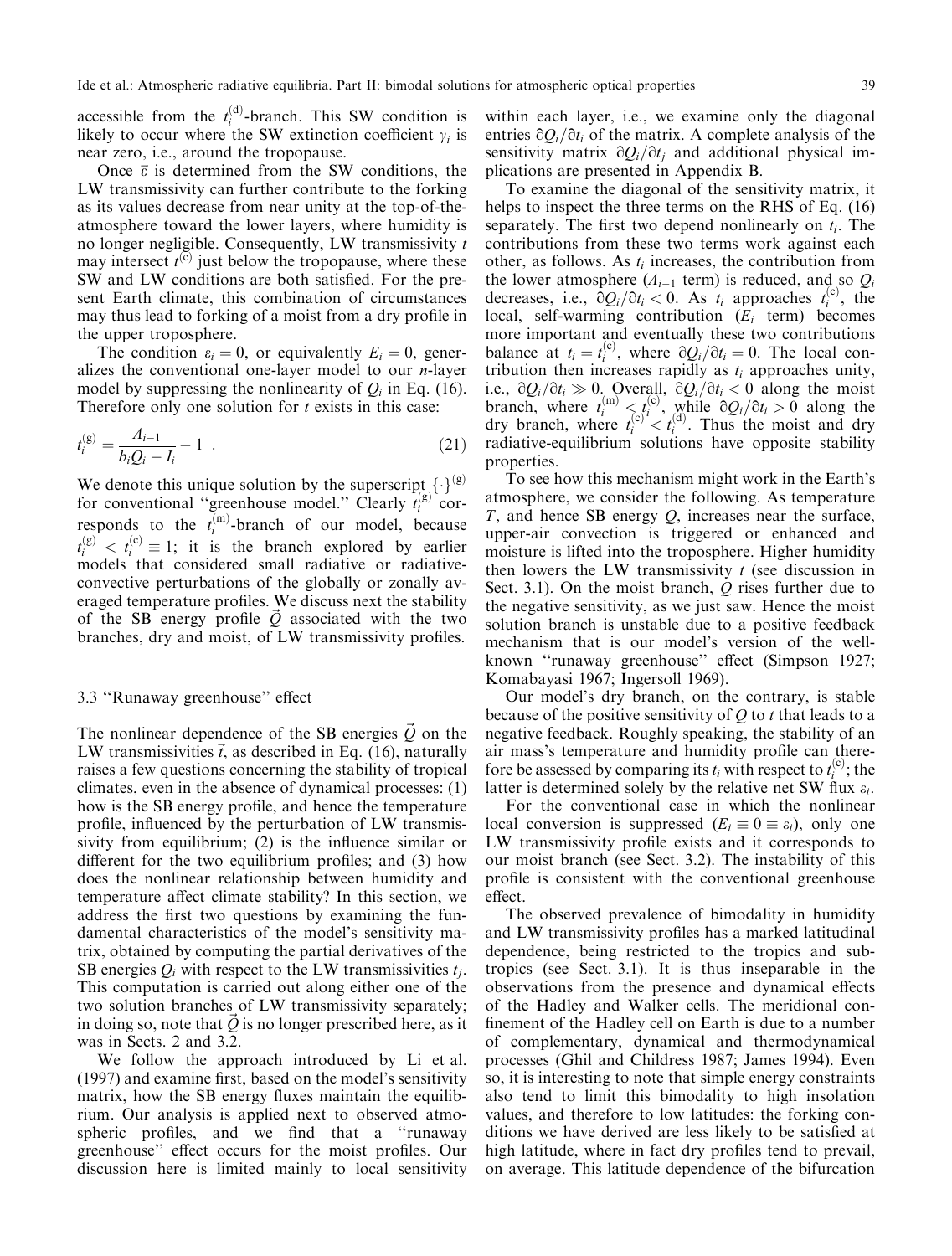condition is derived in detail from our radiative-equilibrium considerations in Appendix C.

# 4 Application to the low-latitude atmosphere

We now validate the proposed bifurcation mechanism that leads to bimodal humidity profiles in low latitudes by using a set of observed atmospheric properties. The following steps are taken for this purpose.

- 1. Using the ECMWF reanalysis data averaged over the tropical Pacific warm pool area (see Box 1 in Fig. 3), we compute the reference profiles of SW properties  $(\vec{\tau}, \vec{\rho}, \rho_0; S)$  and LW properties  $(\vec{t}, \vec{r})$ , based on the methodology described in Sect. 2.3.
- 2. By applying our model to the reference profiles so obtained, we compute other reference conditions such as the SW fluxes  $(\vec{A}, \vec{E})$  and LW fluxes  $(\vec{I}, \vec{F})$ , as well as the SB energy profile  $\vec{Q}$ .
- 3. Using these reference conditions, we solve for the critical values  $t^{(c)}$  and  $Q^{(c)}$  in each layer.
- 4. We compare the reference LW transmissivity t to  $t^{(c)}$ in each layer, so as to determine the type of the reference profile, dry or moist, and check whether the bifurcation condition is satisfied.
- 5. If the reference value *t* satisfies the bifurcation condition  $Q_i \ge Q_i^{(c)}$  in a layer,  $i = i_*^{(c)}$ , we compute another solution branch, dry or moist, below the critical layer  $i^{(c)}$ , and call it the bifurcated solution  $i^{(b)}$ , with superscript  $\{\cdot\}^{(b)}$  for bifurcated.
- 6. We compute the sensitivity  $(\partial \hat{Q}/\partial \vec{t})$  along both the reference and bifurcated profiles and assess the stability of  $\dot{Q}$  along both solution branches.

Figure 6a shows the reference profile of LW transmissivity  $\vec{t}$ ; note that Tables 2 and 3 use  $n = 11$ , the number of layers in LMD's GCM, while in this section we use the 15 layers of ECMWF's reanalysis data (step) 1). We assume in step 1 here that  $b_i \equiv 1$  in Eq. (11), for the sake of simplicity. This assumption is particularly critical near the tropopause, where  $t \approx 1$  (see Fig. 4d) and so, to obtain a smooth profile of SB energies  $Q$  and avoid therewith singularities in solving Eq.  $(17)$  for t, we

reduced the observed *t*-values in Fig. 4d by about  $1\%$  in layers 13 and 14, to yield the values shown in Fig. 6a.

The SW transmissivities  $\vec{\tau}$  and reflectivities  $\vec{\rho}$  are shown in Fig. 4e, f, respectively. The reference profiles the SW and LW extinction coefficients, οf  $\vec{y} = (1 - \vec{\tau} - \vec{\rho})$  and  $(1 - \vec{t})$ , are plotted in Fig. 6b; the near-tropopause minimum of  $\vec{y}$ , as well as the small values of  $(1 - \vec{t})$  in the stratosphere, are apparent in the figure. Profiles of the corresponding reference conditions, for SW fluxes  $(\vec{D}, \vec{U})$  and LW fluxes  $(\vec{I}, \vec{F})$ , SB energies  $\vec{Q}$  and temperatures  $\vec{T}$ , are shown in Fig. 7a–d, respectively (step 2). Surface albedo and soil emissivity are taken to be  $\rho_0 = 0.3$  and  $r_0 = 1$  in this demonstration (see also Li et al. 1997). It is clear from Fig. 7a, b that  $U \ll D$  and  $I \ll F$ , respectively, i.e., the SW radiation is dominated by downward fluxes while the LW radiation is dominated by upward fluxes. Figure 7c, d shows the pronounced tropopause at about 150 hPa.

The critical  $\hat{\mathbf{S}}\mathbf{B}$  energy  $Q^{(c)}$ , along with the reference value  $\vec{Q}$  (step 3), is shown in Fig. 8. Above the tropopause, Q is much higher than  $Q^{(c)}$ , owing to the high LW transmissivity t, i.e., small extinction coefficient  $(1 - t)$ there. As one descends below the tropopause,  $Q$  approaches  $Q^{(c)}$ . This suggests a possible downward forking of the LW transmissivity profile  $t$  in the upper troposphere. In fact, the reference profile of LW transmissivity crosses the critical profile  $t^{(c)}$  between layers 8 and 7, as shown in Fig. 8b (step 4). A bifurcated solution branch  $t^{(b)}$  exists therefore below layer 7, as plotted in Fig. 8b (step 5). Because  $t^{(b)}$  remains higher than  $t^{(c)}$ , this is the dry branch. The reference profile, on the other hand, is identical with the moist branch below layer 7. This is consistent with the fact that the reference profile was obtained from the ECMWF reanalysis over warm waters.

Figure 8c gives the relative humidity profiles corresponding to the two branches of  $t$ . The difference between the two humidity profiles, dry and moist, below 400 hPa is even more striking than for the LW transmissivities in Fig. 8b. Comparison of Fig. 8b and 8c with Fig. 4c and 4d shows our analytical bimodality results in Sect. 3.2 to be qualitatively consistent with the observed characteristics of the tropical atmosphere.

Fig. 6a, b SW and LW optical properties: a LW transmissivity  $\vec{t}$ ; and **b** SW and LW extinction coefficients  $\vec{\gamma} = (1 - \vec{\tau} - \vec{\rho})$  and  $(1 - \vec{t})$ 

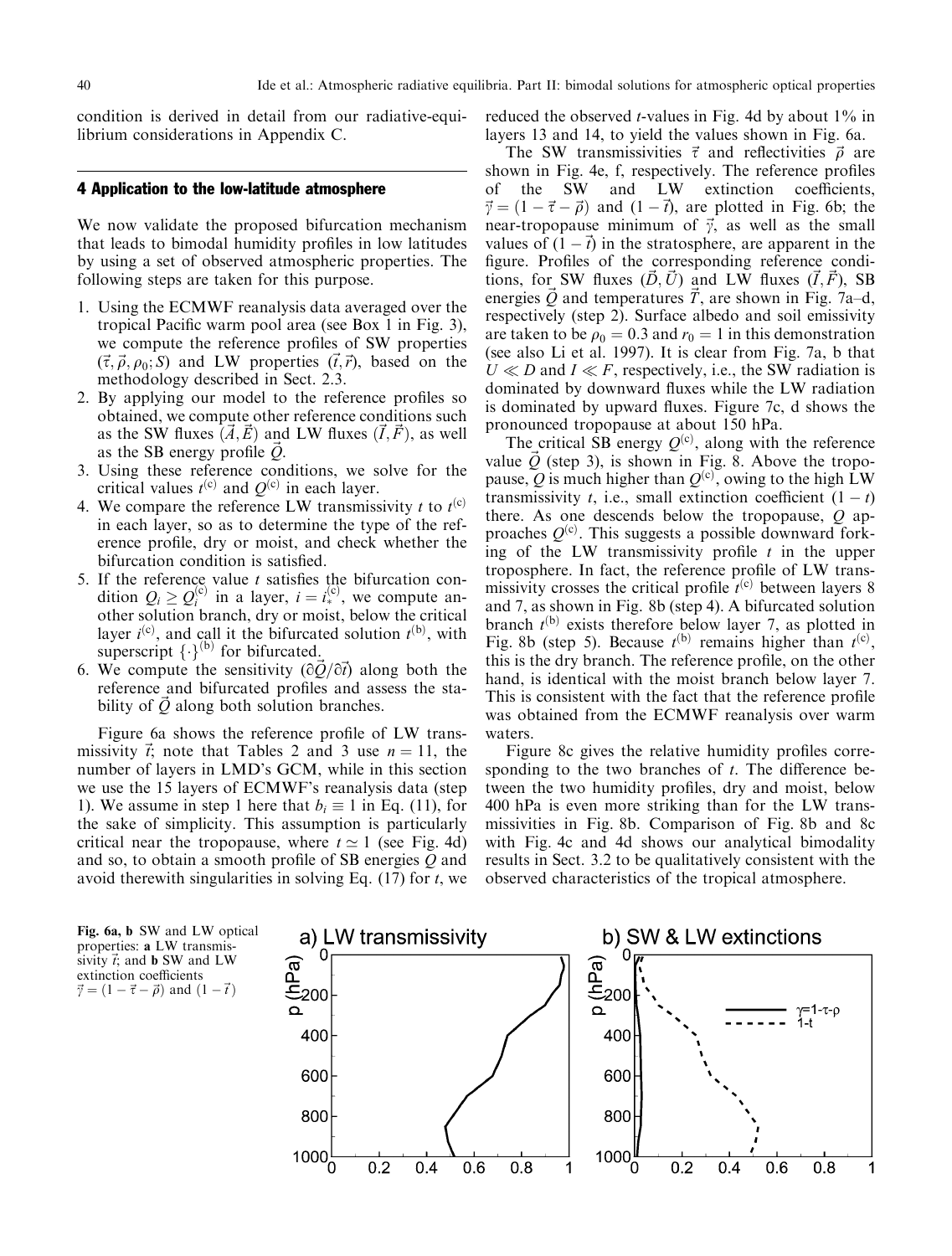Fig. 7a-d Vertical profiles of a SW down- and upward flux  $(\vec{D}, \vec{U})$ ; **b** LW down- and upward flux  $(\vec{I}, \vec{F})$ ; c SB energy  $\vec{Q}$ ; and **d** temperature  $\vec{T}$ 



The critical LW transmissivity profile  $t^{(c)}$  is mainly controlled by the SW extinction coefficient  $\vec{y}$ . In the upper troposphere, where the observed atmosphere has very little humidity  $h$ , the LW transmissivity  $t$  always corresponds to the dry solution  $t^{(d)}$ . As the altitude drops below the tropopause,  $h$  increases and hence  $t$ tends to decrease. The SW extinction coefficient is rather small at this altitude and thus the nonlinear local conversion of energy  $E$  is suppressed. Hence  $t$  first satisfies the bifurcation condition in layer  $i_{\ast}^{(c)}$  just above the midtroposphere. Once the critical layer  $i_{*}^{(c)}$  has been obtained, the LW transmissivity profile below it can lie either along the moist branch  $t^{(m)}$  or the dry branch  $t^{(d)}$ , depending on the available water vapor and temperature in the lower troposphere.

The difference in transmissivity values  $t$  between the two branches in the lower troposphere is larger in the model than in the observations. This may be due to any one of the many simplifying hypotheses made in formulating our single-column model. Of these, the atmosphere's being in perfect radiative equilibrium is the most likely to lead to the discrepancy.

Finally the sensitivities  $\partial Q_i/\partial t_i$  along the reference branch t and the bifurcated branch  $t^{(b)}$  are computed to assess their stability (step 6), and the results are summarized in Table 4. Shine and Sinha (1991) have shown, using a 20-layer version of Manabe and Wetherald's (1967) radiative-convective model, that the model temperatures' sensitivity to changes in either absolute or relative humidity in each 50-hPa layer, and hence to laver-by-laver changes in LW transmissivity, behaves quite linearly. It follows that our analytically computed linear sensitivities should provide some guidance for more detailed and complex models as well.

Each column of Table 4 corresponds to the layer *i* where the LW transmissivity may change. As discussed in Sect. 2.3 and Appendix B,  $t_i$  influences the layers above  $(j < i \le n)$ , the layer itself  $(i = j)$ , and those below  $(0 \le i < j)$  differently. The three entries in each column indicate the sensitivity  $\partial Q_i/\partial t_i$  for these three parts of the atmosphere with respect to the layer  $j$ . The upper and lower panels of Table 4 contain the sensitivity along the reference and bifurcated branches, respectively.

The top entry of the column in both panels represents the sensitivity of the SB energy in the layers above the diagonal  $(j < i \leq n)$ , when changing the LW transmissivity of a given layer  $j$ : all these entries are identically zero. A change of  $t_i$  in a given layer has therefore no impact whatsoever on the SB energy, and therefore the temperature, profile above (see also Li et al. 1997).

The middle entry in each column represents the local sensitivity within the layer itself (see also Sect. 3.3). Along the reference profile, the sensitivity changes from positive to negative between layers 8 and 7, due to the switch from dry conditions in the stratosphere and upper troposphere to moist conditions in the middle and lower troposphere. The reference profile in our radiativeequilibrium model may thus be unstable in the lower troposphere due to the model's version of the "runaway greenhouse" effect. The bifurcated  $t^{(b)}$  solution, on the contrary, is dry from top to bottom, has positive sensitivity throughout for  $i = j$ , and is therefore stable at all levels (see discussion in Sect. 3.3).

The bottom entry in each column is the sensitivity of  $Q_i$  to a change of  $t_i$  in all the layers between the surface and layer  $j$   $(0 \le i < j)$ . All entries are negative regardless of branch type, because a higher  $t_i$  value reduces the downward LW flux  $I_i$  that reaches layer i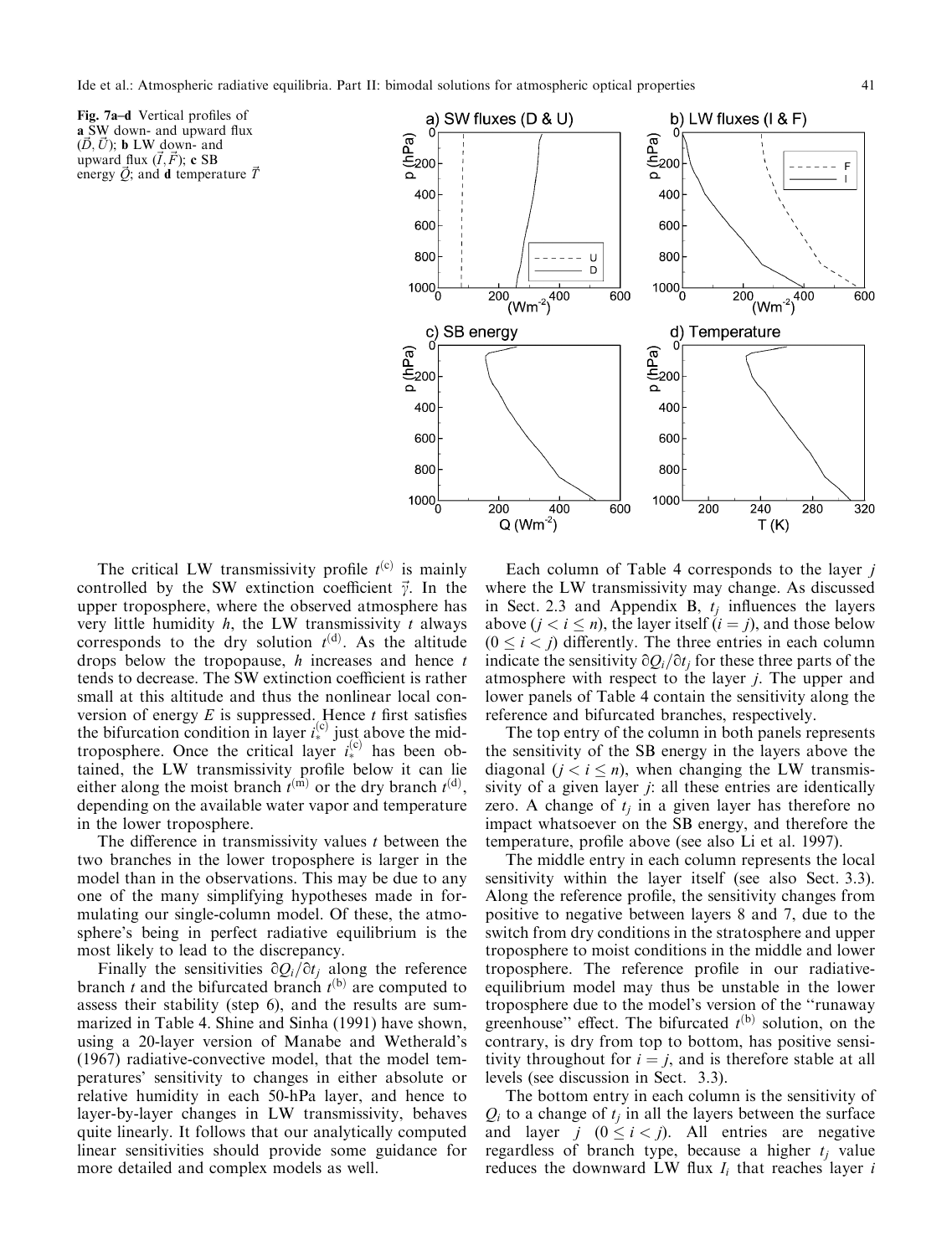

Fig. 8a-c Vertical profiles for multiple solutions: a SB energy reference profile  $\vec{Q}$  and critical profile  $\vec{Q}^{(c)}$ ; **b** LW transmissivity –<br>reference profile  $\vec{t}$ , critical profile  $\vec{t}^{(c)}$ , and forked profile  $\vec{t}^{(b)}$ ; and **c** humidity – reference profile h and forked profile  $h^{(b)}$ 

by letting the SB energy  $Q_i$  in the layer emit less (see Appendix B). If  $t$  increases in a given atmospheric layer for some reason, it leads to cooling of the atmosphere below (see also our discussion in Sect. 1.2). The sensitivity value  $\partial Q_i/\partial t_j$ , is in fact, the same for all layers i below  $j$   $(0 \le i < j)$ . This means that, in our purely radiative model, introducing as it were an additional thickness of glass to the atmospheric greenhouse's "roof" (i.e., to a given layer  $j$  in the model atmosphere), will increase the SB energy  $Q_i$  in all layers  $i < j$ below that roof by the same amount.

## **5 Concluding remarks**

## 5.1 Summary

We used a highly idealized single-column model to investigate the fundamental characteristics of atmospheric temperature and optical properties in radiative equilibrium. Our main motivation in doing so was to understand the radiative effects that contribute to the observed spatial *homogeneity* of temperature profiles and *bimodality* of humidity and longwave transmissivity profiles. A number of simplifying assumptions were made in order to obtain a model that is transparent enough to solve analytically. We summarize here our results and discuss next their climatic implications, as well as their limitations.

Our model uses *n* layers  $(1 \le i \le n)$  to discretize shortwave (SW) and longwave (LW) radiation in the vertical. Each of these consists of two-stream, up- and downward, fluxes (Figs. 1 and 2). The system is assumed to be in radiative equilibrium in the present model version, *i.e.*, both convective mechanisms and exchanges of mass or heat with the ground or ocean below,  $i = 0$ , and adjacent columns are neglected. The thermal state of the atmosphere is fully described by its temperature profile  $\vec{T} = (\vec{T}_0, T_1, \dots, T_n)^T$  and associated Stefan-Boltzmann (SB) energy profile  $Q_i = \sigma T_i^4$ .

We use  $n = 11$  model layers when obtaining its optical properties from the LMD GCM's vertical fluxes and  $n = 15$  layers when applying our model to EC-MWF's reanalysis results. This vertical resolution is comparable to the 17 layers of Hu and Randall's (1994) Model 1 and nine levels of their Model 2.

By solving the model analytically, we first examined the fundamental SW and LW radiative-transfer processes separately. The SW fluxes can be expressed as a function of the solar insolation S at the top-of-theatmosphere and the SW optical properties, transmissivity  $\vec{\tau}$  and reflectivity  $\vec{\rho}$ , only. The LW fluxes depend on the LW optical properties and the SB energy  $Q$ . The extinction coefficients  $\gamma_i = 1 - \tau_i - \rho_i$  were found to be key parameters in determining both SW and LW radiative processes.

A unique temperature profile and, therewith, SB energy profile is determined by radiative equilibrium between the SW and LW fluxes. SW radiation deposits a net SW flux in each layer; the latter is then redistributed by LW radiation throughout the atmosphere.

The SB energy in each layer is therefore expressed as a function of a given set of SW and LW optical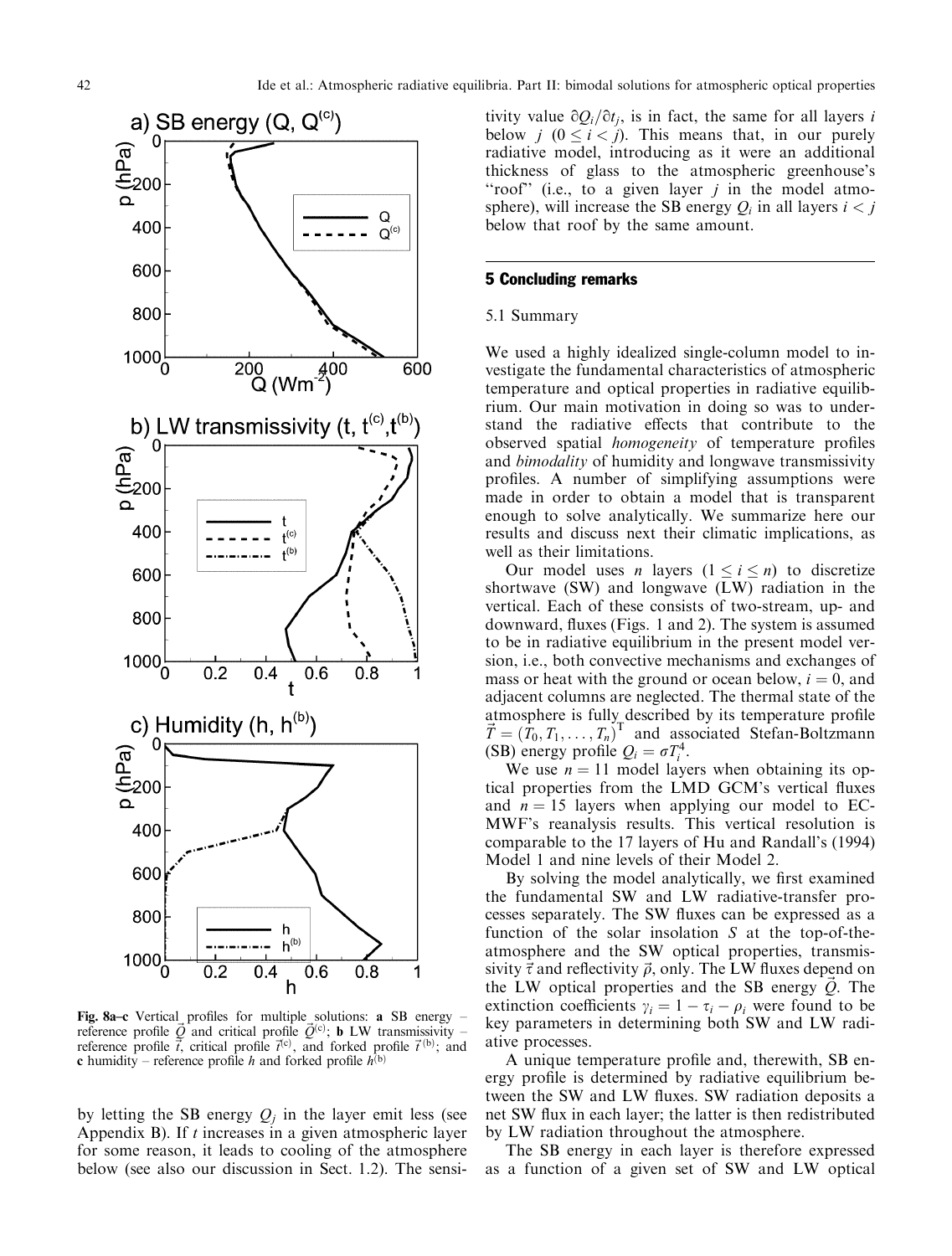**Table 4** Sensitivity  $\partial Q_i/\partial t_i$  along the reference profile  $t_i$  (upper panel) and bifurcated profile  $t_i^{(b)}$  (lower panel). Each column corresponds to layer  $j$  where  $t$  changes, while the three rows correspond to the atmospheric layers where the sensitivity  $\partial Q_i/\partial t_i$  is

computed: above  $(j < i \le n)$ , in the same layer  $(i = j)$ , and below  $(0 \le i \le j)$ . The sensitivities are identical in our model for all the layers above  $(j < i \le n)$  and all the layers below  $(0 \le i < j)$  layer j

| Layer<br>i of $Q_i$       | Layer <i>j</i> of $t_i$                                                 |                                                |                              |                              |                              |                          |                         |                               |                               |                                  |                                |                            |                            |                            |                            |
|---------------------------|-------------------------------------------------------------------------|------------------------------------------------|------------------------------|------------------------------|------------------------------|--------------------------|-------------------------|-------------------------------|-------------------------------|----------------------------------|--------------------------------|----------------------------|----------------------------|----------------------------|----------------------------|
|                           | 15                                                                      | 14                                             | 13                           | 12                           | 11                           | 10                       | 9                       | 8                             |                               | 6                                |                                | $\overline{4}$             |                            | 2                          |                            |
| i > j<br>$i = i$<br>i < j | 3686<br>$-67$                                                           | 1345<br>$-64$<br>Layer <i>j</i> of $t_i^{(b)}$ | $\mathbf{0}$<br>711<br>$-64$ | $\mathbf{0}$<br>386<br>$-64$ | $\mathbf{0}$<br>344<br>$-65$ | $\theta$<br>135<br>$-67$ | $\theta$<br>86<br>$-68$ | $\overline{0}$<br>39<br>$-71$ | $\mathbf{0}$<br>$-6$<br>$-78$ | $\overline{0}$<br>$-15$<br>$-77$ | $\mathbf{0}$<br>$-25$<br>$-77$ | $\theta$<br>$-52$<br>$-84$ | $\Omega$<br>$-71$<br>$-89$ | $\theta$<br>$-73$<br>$-84$ | $\theta$<br>$-71$<br>$-79$ |
| i > j<br>$i = j$<br>i < j | (Same as upper panel)<br>(Same as upper panel)<br>(Same as upper panel) |                                                |                              |                              |                              |                          |                         |                               | $-76$                         | $\boldsymbol{0}$<br>69<br>$-68$  | 282<br>$-60$                   | 722<br>$-55$               | 1960<br>$-50$              | $\Omega$<br>7192<br>$-47$  | $\theta$<br>19570<br>$-46$ |

properties. Furthermore, the contributions from all the layers below to the SB equilibrium in each layer enter only through their sum as total LW flux. Hence the detailed temperature profile of the atmosphere below a given layer does not matter in determining the temperature of that layer. The three main factors responsible for the SB energy, and hence temperature, profiles are: the SW extinction that determines the energy available to each layer; the local conversion and upward propagation of the energy so absorbed as LW fluxes; and the LW extinction that determines the efficiency of the local energy conversion.

With these analytical results on SW and LW fluxes in hand, we investigated the contribution of purely radiative processes to the homogeneity of temperatures and bimodality of humidities observed to exist in Earth's atmosphere at low latitudes. For this purpose, we first examined the observed profiles of temperature, humidity and optical properties using the ECMWF reanalysis for three areas, one for moist and two for dry air masses (see Figs.  $3$  and  $4$ ).

Spatial homogeneity in temperature is clearly observed in the ECMWF reanalysis throughout the tropics and subtropics, as expected. Bimodality, on the contrary, is found in LW transmissivity as well as in humidity profiles. The two main characteristics of this observed bimodality in both LW transmissivity and humidity are that (1) the two profiles are quite similar above and just below the tropopause, while (2) the dryregion and moist-region profile diverge as one descends into the lower troposphere. Moreover, a near-tropopause minimum of the SW extinction coefficient profile occurs consistently in all three regions.

Given these observations, we proceeded to find an explanation for them in terms of purely radiative processes. A unique feature that plays a major role in this explanation is the way we model the net SW flux absorbed in each layer. The net SW flux  $E_i$  is controlled by the extinction coefficient  $\gamma_i$  (see Eqs. 1 and 7). The nonlinear dependence of the SB energy on LW transmissivity is predicated, in turn, on the presense of  $E_i$  (see Eq. 16a).

This quadratic nonlinearity was derived analytically and it leads to the existence of two solution branches for

the LW transmissivity, given prescribed insolation, surface and SW optical properties (see Fig. 5). We interpret the lower and higher LW transmissivity as our model's version of moist and dry conditions, and therefore high and low opacities, respectively. This interpretation is based on our observational study that used the ECMWF reanalysis.

The quadratic dependence of SB energy  $Q_i$  on LW transmissivity  $t_i$  (see Eq. 16) yields two solutions for  $t_i$ , one, or none, depending on whether  $Q_i$  exceeds a critical value  $Q^{(c)}$ , equals it, or falls short. The critical value  $Q^{(c)}$ corresponds to the minimal temperature that is consistent with radiative equilibrium. We showed that LW transmissivity in the stratosphere corresponds to a dry profile, with  $t = t^{(d)} \ge t^{(c)}$ , and that equality of t with the critical  $t^{(c)}$  occurs just below the tropopause.

Our reference profile of LW transmissivities is derived from the ECMWF reanalysis (see Fig. 4d). In our model's phase-parameter space, the quadratic nonlinearity mentioned above leads to *bifurcation* from this profile. In the model atmosphere's physical space, this bifurcation takes the form of a downward forking of the two distinct profiles, moist and dry (see Fig. 8). Above the critical level the unique profile is the dry one and it agrees with the observed reference values. Below this level where  $t = t^{(c)}$ , the two profiles diverge throughout the middle and lower troposphere,  $t^{(m)} < t^{(c)} < t^{(d)}$ .

The two conditions that favor bifurcation are: (1) a relatively small net SW flux, i.e., small extinction coefficient, and (2) moderately low LW transmissivity, i.e., nonnegligible humidity. Therefore the upper troposphere is ideally located to be the upper limit of the bimodality in LW transmissivities observed in the EC-MWF reanalysis. Our analytical results are also consistent with this bimodality being less observable at higher latitudes, where dry profiles prevail on average in the observations.

The moist branch was shown to be unstable due to our model's version of the "runaway greenhouse" effect, while the dry branch is stable (see Table 4). This result is at least partially consistent with that of Rennó (1997), who found two stable equilibria in a radiative-convective model. His model allows for an explicit dependence of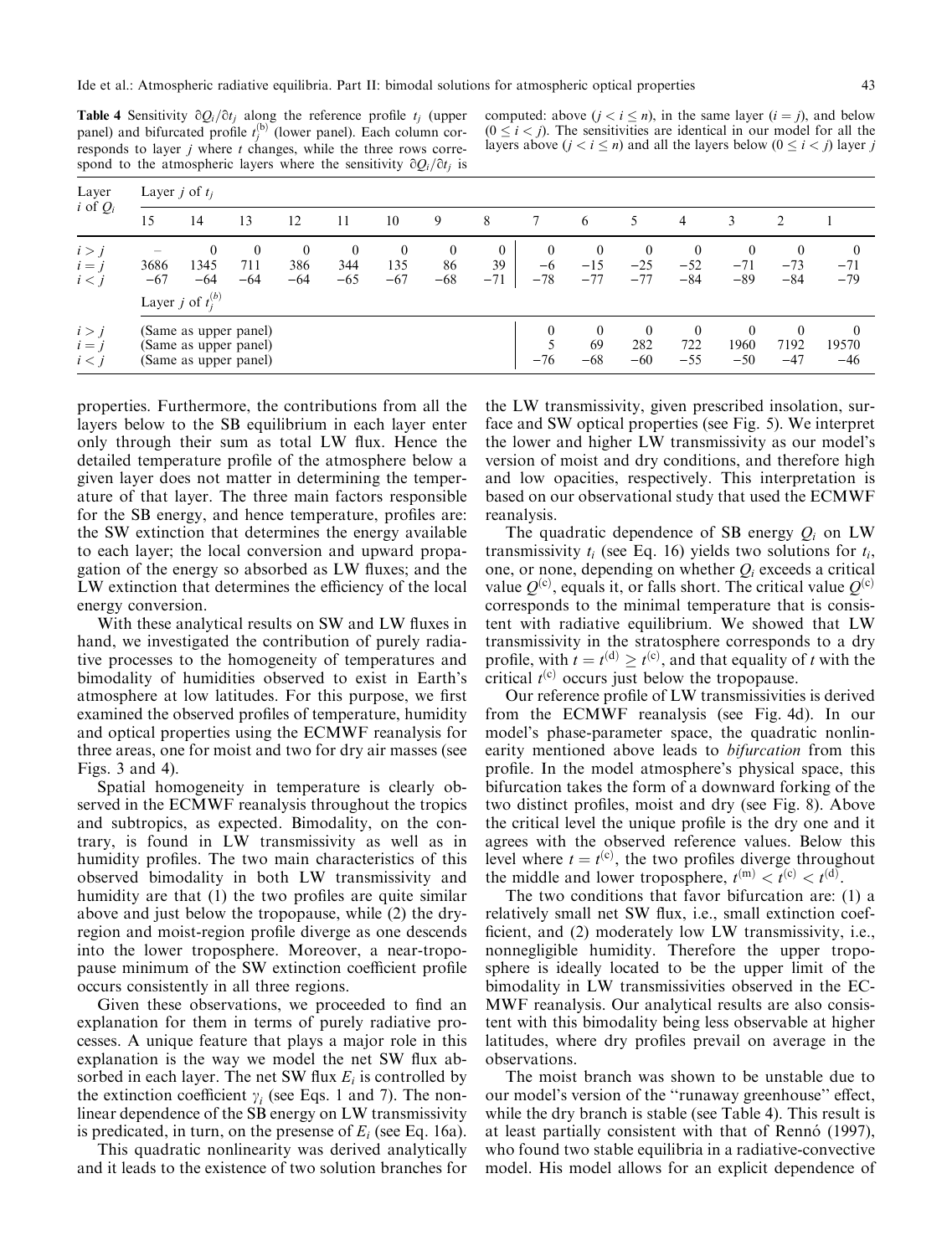humidity on temperature and other model quantities. One of his equilibria corresponds to an optically thick, the other to an optically thin atmosphere. Our results also agree in spirit with Pierrehumbert's (1995) distinction between the moist *furnace* and dry *radiator fins* that make up Earth's low-latitude atmosphere.

## 5.2 Discussion

A number of recent studies suggest that simple, singlecolumn radiative-convective systems possess multiple regimes. Li et al. (1997) found that the surface albedo's nonlinear temperature dependence leads to three equilibria. These correspond roughly to the three climates, two stable and one unstable, found in energy-balance models (North et al. 1981; Ghil and Childress 1987).

Rennó (1997) also found two stable equilibria in his one-dimensional radiative-convective model, along with an unstable equilibrium that separates the two stable ones. In his work, the multiplicity of equilibria arises from nonlinearities in the model's hydrological cycle. More precisely, it is due to nonlinear feedbacks between the additional opacity introduced by water vapor, the radiative fluxes, and moist convection. Rennó's (1997) multiple equilibria correspond, essentially, to a nonlinearly saturated version of the "runaway greenhouse" instability. This instability of a unique equilibrium was originally found in earlier models (Komabayasi 1967; Ingersoll 1969; Nakajima et al. 1992), in which the temperature and optical thickness both increased, along with water-vapor concentration. The multiple equilibria of both Li et al. (1997) and Rennó (1997) thus involve distinct temperature profiles, along with distinct optical properties.

Our model's bimodality is different from Li et al.'s  $(1997)$  or Rennó's  $(1997)$ . Ours arises from distinct LW transmissivity profiles for a given set of temperature profile, surface emissivity and SW optical properties. The basic mechanism here involves purely radiative processes that maintain the prescribed balance in the SB energy profile. The present model still mimics the "runaway greenhouse" instability of the "moist" profile of low LW transmissivities, while the "dry" profile is stable. The analytical results of our highly idealized single-column model are thus compatible with Pierrehumbert's (1995) interpretation of bimodality in lowlatitude moisture profiles and their respective stabilities, even in the absence of temperature-humidity feedbacks.

The strength of our model lies in its exhaustive explanation of purely radiative processes, its weakness in its limitation to such processes. By omitting convective processes, our model could be solved analytically downward from the top of the atmosphere to the surface. This provides a self-consistent reason for bimodality to exist only below the tropopause.

The main cause of humidity, and hence optical thickness, increase in Earth's atmosphere, however, is convection from the surface and planetary boundary layer. Adding upward convective processes may lead to an imbalance in our model atmosphere. Such an imbalance could result from possible inequalities between the downward radiative fluxes in the present model and the combined upward fluxes of sensible and latent heat in the modified model. This imbalance may give rise to oscillations in the model's atmosphere, such as the quasi-stationary, convective component of the Madden-Julian (1971) oscillation addressed by the work of Hu and Randall (1994). The extent to which the oscillation obtained by these authors depends, for its existence and its period, on the heat capacity and air-sea fluxes of the ocean mixed layer deserves further investigation, as does its interaction with dynamical processes in the observed oscillation (Emanuel et al. 1994; Neelin and Yu 1994).

Another interesting problem that can be explored by using a somewhat more complete, but still simple model is that of how radiative, or radiative-convective, equilibria within two adjacent areas, moist and dry, might affect each other. Such an exploration would be of interest even in the absence of dynamics or allowing only for very highly simplified dynamics. A two-column model of this type would represent a further step in a hierarchy of radiative-convective models beyond the two-box model of Pierrehumbert (1995) and the singlecolumn models of Hu and Randall (1994), Rennó (1997), and the present authors. The two areas modeled may be separated in latitude, like the tropics and subtropics (Hartman et al. 1986), or in longitude, like the western and eastern tropical Pacific or like the wet Amazon Basin (Zeng and Neelin 1999) and the dry Nordeste of Brazil.

The simplest version of a model constructed to address this problem would consider the radiative equilibrium of the two columns representing the moist and dry regions that exchange energy with each other layer by layer. By increasing the degree of realism of our model step by step in various directions, we hope to deepen our understanding of radiative and convective processes and their role in maintaining as well as modifying observed climate behavior.

Acknowledgements The authors would like to acknowledge stimulating discussions with Drs. Rong Fu, Hervé Grenier, Raymond T. Pierrehumbert, and Nilton Rennó. MG would like to thank his hosts at the Laboratoire de Météorologie Dynamique du CNRS and the Ecole Normale Supérieure in Paris for their hospitality during the sabbatical that helped complete this work. Our work was supported by the United States' National Aeronautics and Space Administration Grant NAG 5-9294 (KI), a National Science Foundation Special Creativity Award (MG), as well as by French and European grants (HLT and ZXL). This is publication number 5484 of UCLA's Institute of Geophysics and Planetary Physics.

## **Appendix A Solutions for the radiative-transfer equations**

Owing to the linearity of the SW and LW fluxes in the transfer relations given by Eqs.  $(6)$  and  $(8)$ , our radiative-equilibrium model can be solved in full, either recursively or by matrix operations.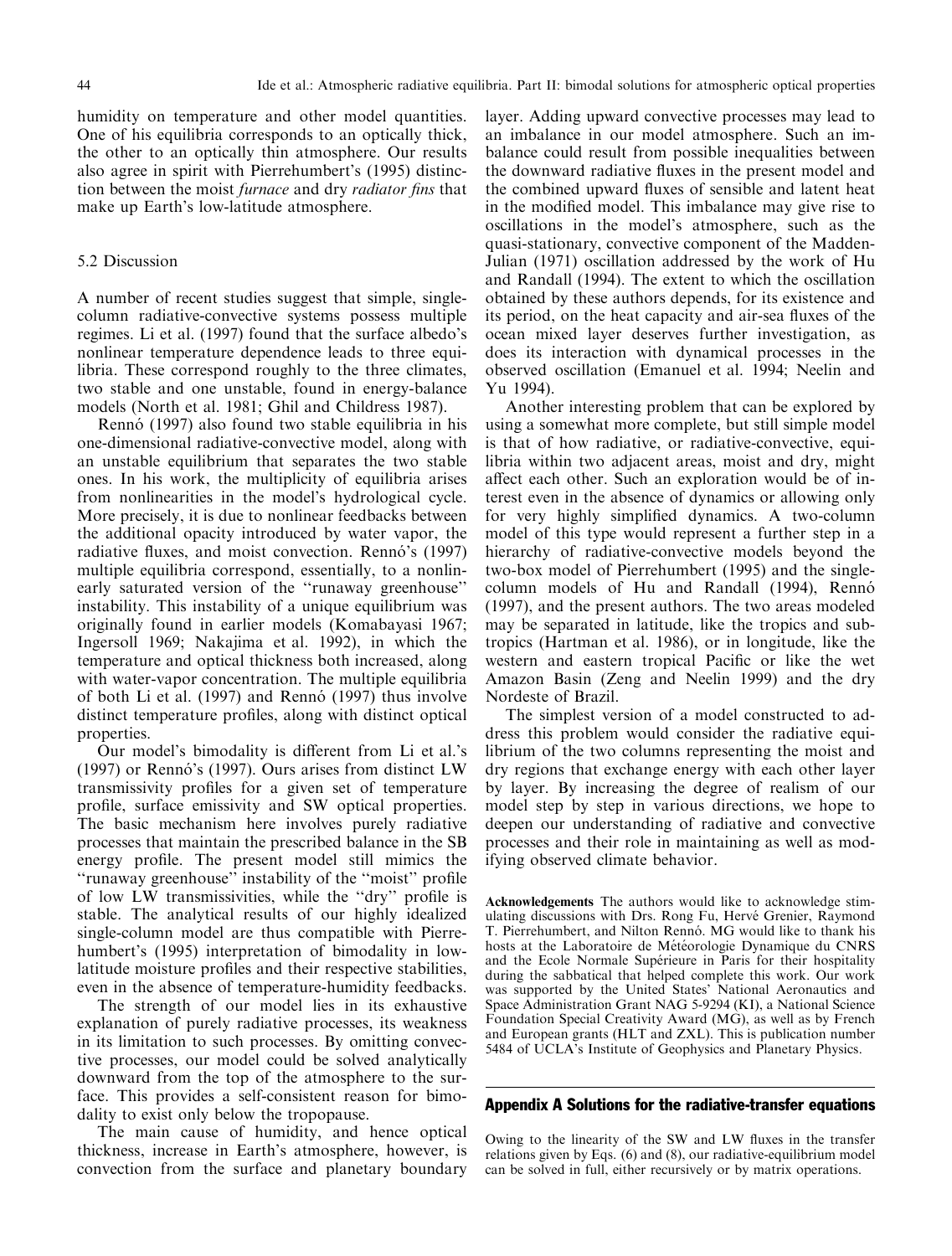A.1 Shortwave stream

#### A.1.1 Recursive formulae

Using the recursive formula of Eq. (6b), the upward SW flux  $U_i$  can be expressed in terms of downward flux  $D_l$  and SW optical properties  $(\tau_l, \rho_l)$  with  $l \leq i$ 

$$
U_{i} = \sum_{l=0}^{i} \left( \prod_{m=l+1}^{i \ge l+1} \tau_{m} \right) \rho_{l} D_{l} ; \qquad (A.1)
$$

here  $\rho_1 D_1$  corresponds to the flux that has changed its direction of propagation from down- to upward at level  $l$  by reflection. The product:

$$
\prod_{m=l+1}^{i\ge l+1} \tau_m \equiv \begin{cases} \tau_{l+1}\tau_{l+2}\cdots\tau_i, & \text{for } i \ge l+1, \\ 1, & \text{otherwise} \end{cases}
$$
 (A.2)

evaluates the flux that has propagated directly through the layers between  $l + 1$  and i without any reflection. Therefore  $U_i$  is a collection of the downward fluxes that have reached and been reflected from all levels below *i* and have then propagated upward to reach level  $i$ , without any further reflection.

In order to solve Eq. (6c) for the downward flux  $D_i$  subject to  $U_i$  given by Eq. (A.1), we define direct downward flux  $\bar{D}_i$  and its normalization  $d_i$  as follows:

$$
\bar{D}_i \equiv D_i \left( \prod_{m=0}^{i \ge 0} \tau_m \right) \equiv \bar{D}_0 \bar{d}_i , \qquad (A.3a)
$$

with initial condition:

$$
\bar{d}_0 = 1 \tag{A.3b}
$$

Here  $\bar{D}_0$  is a normalization constant yet to be determined;  $\bar{D}_i$  is that part of downward  $D_i$ , for  $1 \le i \le n$ , that propagates from level i downward to reach level 0 without any reflection. Using Eqs. (A.3a) and (6c), we obtain a recursive equation for  $\bar{d}_i$ :

$$
\bar{d}_i = \bar{d}_{i-1} - \sum_{l=0}^{i-1} \rho_i \rho_l \left( \prod_{m=l+1}^{i-1} \tau_m \right)^2 \bar{d}_l , \qquad (A.4)
$$

which can be solved upward from  $i = 0$  with the initial condition Eq. (A.3b). The constant  $\bar{D}_0$  is then obtained by matching the boundary condition at the top-of-the-atmosphere:

$$
\bar{D}_n = \bar{D}_0 \bar{d}_n = \frac{S}{4} \left( \prod_{m=0}^{n \ge 0} \tau_m \right) \tag{A.5}
$$

Consequently the analytical form of the SW fluxes is given by:

$$
(\vec{D}, \vec{U}) = \frac{S}{4}(\vec{d}, \vec{u}) \tag{A.6a}
$$

where

$$
d_i(\vec{\tau}, \vec{\rho}; \rho_0) = \frac{\left(\prod_{m=0}^{n\geq 0} \tau_m\right)}{\bar{d}_n} \bar{d}_i;
$$
  

$$
u_i(\vec{\tau}, \vec{\rho}; \rho_0) = \sum_{l=0}^i \bar{d}_l \rho_l \left(\prod_{m=l+1}^{i\geq l+1} \tau_m\right).
$$
 (A.6b)

## A.1.2 Matrix formulae

While the recursive formulae provide the explicit expression of the exact solutions, matrix formulae give an alternate, systematic approach to solving the radiative-transfer equations.

The transfer relation for  $\vec{U}$  given by Eq. (6b) can be written as a homogeneous vector equation:

$$
\vec{U} = \mathbf{R}^{(\mathrm{D})}\vec{D} + \mathbf{T}^{(\mathrm{U})}\vec{U} = \tilde{\mathbf{T}}^{(\mathrm{U})}\mathbf{R}^{(\mathrm{D})}\vec{D} \tag{A.7a}
$$

where:

$$
R_{ij}^{(D)} = \begin{cases} \rho_i, & \text{for } i = j, \\ 0, & \text{otherwise} \end{cases}, \quad T_i^{(U)} = \begin{cases} \tau_i, & \text{for } i = j - 1, \\ 0, & \text{otherwise} \end{cases} \tag{A.7b}
$$

Here **R** and **T** denote the reflective and transmissive  $(n+1) \times (n+1)$ -dimensional matrix operators, respectively, and<br>the superscripts  $\{\cdot\}^{(D)}$  and  $\{\cdot\}^{(U)}$  relate to the flux on which they<br>act. Note that  $\mathbf{R}^{(D)}$  is a diagonal matrix, while  $\mathbf{T}^{(U)}$  has only its main subdiagonal nonzero. Furthermore:

$$
\tilde{T}_{ij}^{(\text{U})} \equiv (\text{Id} - \mathbf{T}^{(\text{U})})^{-1}|_{ij} = \begin{cases} \left(\prod_{m=i+1}^{j \ge i+1} \tau_m\right) & \text{for } i \ge j, \\ 0, & \text{otherwise} \end{cases}
$$
\n(A.8)

is an  $(n + 1) \times (n + 1)$ -dimensional matrix operator associated with direct transmission, while **Id** stands for the  $(n + 1) \times (n + 1)$ -dimensional identity matrix. The upper triangular structure of  $\tilde{T}^{(U)}$ shows that  $U_i$  receives the contribution from the direct propagation of the reflected  $D_i$  only from below (i.e., for  $i \le i$ ), but not from above, as discussed for the recursive formulae in the preceding subsection.

Similarly, the transfer relation for downward flux  $\vec{D}$  given by Eq. (6c) can be written as an inhomogeneous vector equation due to the boundary condition at the top-of-the-atmosphere:

$$
\vec{D} = \mathbf{T}^{(D)}\vec{D} + \mathbf{R}^{(U)}\vec{U} + \frac{S}{4}\vec{B} = \tilde{\mathbf{T}}^{(D)}(\mathbf{R}^{(U)}\vec{U} + \frac{S}{4}\vec{B}) , \qquad (A.9)
$$

where

$$
T_{ij}^{(D)} = \begin{cases} \tau_i, & \text{for } i = j + 1, \\ 0, & \text{otherwise}; \end{cases} \quad R_{ij}^{(U)} = \begin{cases} \rho_{j-1}, & \text{for } i = j, \\ 0, & \text{otherwise}; \end{cases}
$$
  

$$
\vec{B}_i = \begin{cases} 1, & \text{for } i = n, \\ 0, & \text{otherwise}; \end{cases}
$$
 (A.10)

and

$$
\tilde{T}_{ij}^{(\mathbf{D})} \equiv (\mathbf{Id} - \mathbf{T}^{(\mathbf{D})})^{-1}|_{ij} = \begin{cases} \left(\prod_{m=j+1}^{i \ge j+1} \tau_m\right) & \text{for } i \ge j, \\ 0, & \text{otherwise} \end{cases}
$$
 (A.11)

Equations  $(A.7a)$  and  $(A.9)$  can be combined to express the balance between  $\vec{D}$  and solar forcing:

$$
(\mathbf{Id} - \tilde{\mathbf{T}}^{(\mathrm{D})}\mathbf{R}^{(\mathrm{U})}\tilde{\mathbf{T}}^{(\mathrm{U})}\mathbf{R}^{(\mathrm{D})})\vec{D} = \tilde{\mathbf{T}}^{(\mathrm{D})}\frac{S}{4}\vec{B} .
$$
 (A.12)

The left-hand side indicates that the downward flux has two components: one pure (Id) and the other twice-reflected  $(\tilde{T}^{(D)}\mathbf{R}^{(U)}\tilde{T}^{(U)}\mathbf{R}^{(D)})$ . The right-hand side (RHS) is the direct downward propagation of the solar forcing from the top. By solving this balance equation for  $\vec{D}$  and substituting the solution into Eq. (A.7a), we obtain:

$$
(\vec{U}, \vec{D}) = (\tilde{\mathbf{T}}^{(\text{U})}\mathbf{R}^{(\text{D})}, \ \mathbf{Id}) \ (\mathbf{Id} - \tilde{\mathbf{T}}^{(\text{D})}\mathbf{R}^{(\text{U})}\tilde{\mathbf{T}}^{(\text{U})}\mathbf{R}^{(\text{D})})^{-1}\tilde{\mathbf{T}}^{(\text{D})}\frac{S}{4}\vec{B} \tag{A.13}
$$

The SW stream is thus expressed in its entirety as a combined, down- and upward, flux induced by the solar forcing imposed at the top of the atmosphere.

#### A.1.3 Second-order solution

Li et al. (1997) obtained the solution for the SW fluxes as a firstorder approximation by neglecting terms that are equal to or higher than the second order in  $\rho_i$  for all  $i, 0 \le i \le n$ . Their approximation neglects the second-order term in surface albedo  $\rho_0$  as well. Since  $\rho_0$ is considerably larger than the atmospheric SW reflectivity  $\rho_i$  for  $1 \le i \le n$ , it appears desirable to treat  $\rho_0$  separately from  $\rho_i$ .

We keep therefore terms up to the second order in  $\rho_0$ , while still neglecting the second- and higher-order terms in  $\rho_i$  for  $1 \le i \le n$ when solving the recursive relation given by Eq. (A.4). This yields a new, second-order accurate solution:

$$
(\vec{D}, \vec{U}) = \frac{S}{4}(\vec{d}', \vec{u}') + \frac{S}{4} \{ \mathcal{O}(\rho_l^2), \mathcal{O}(\rho_0 \rho_l^2) \}, \qquad (A.14)
$$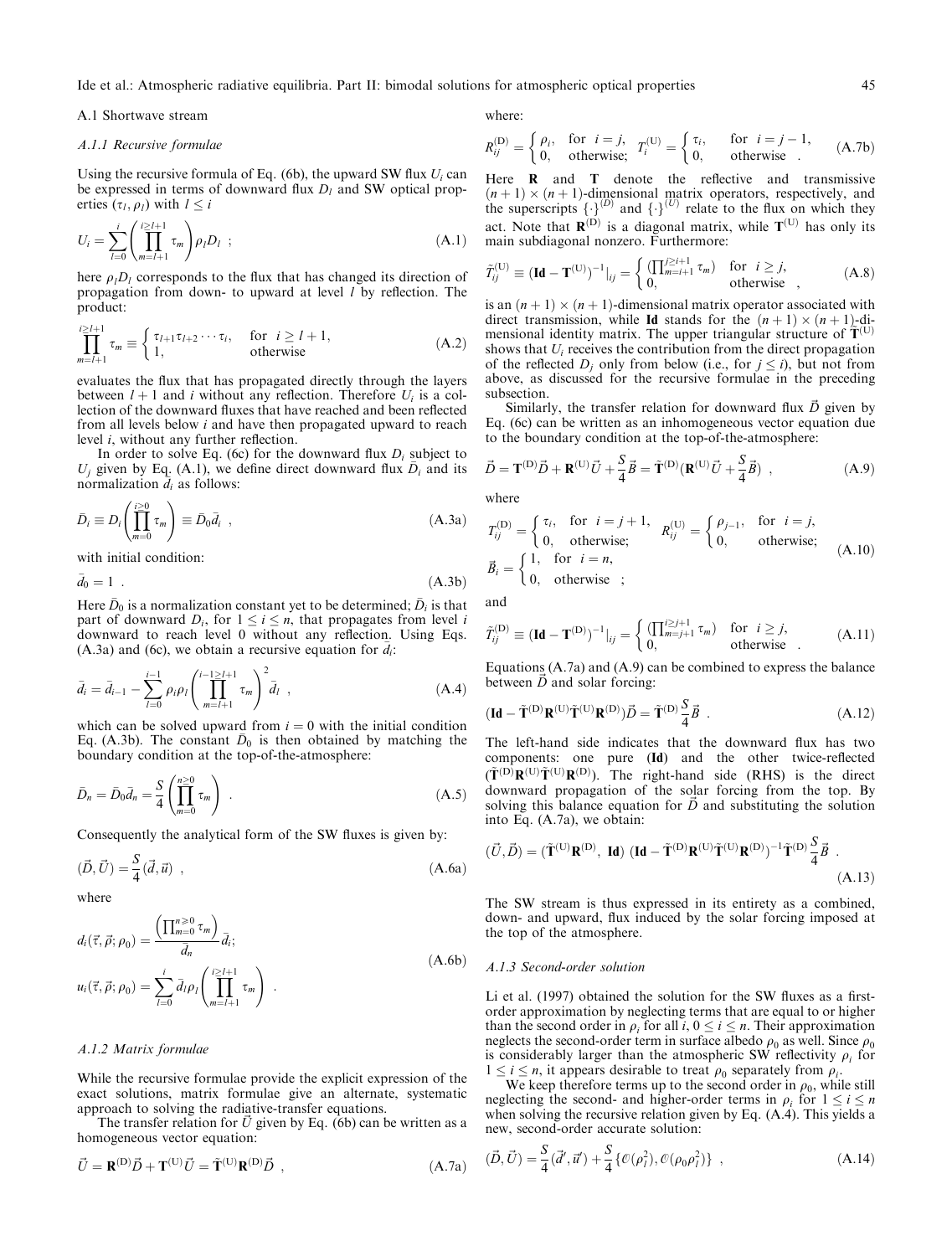where  $1 \leq l \leq n$ . The prime denotes this second-order solution, which is  $\overline{``halfway''}$  in accuracy between Li et al.'s (1997) and the one used throughout the rest of this work:

$$
d'_{i}(\vec{\tau}, \vec{\rho}, \rho_{0}) = (\prod_{m=i+1}^{n \geq i+1} \tau_{m}) \{1 + \rho_{0} \sum_{l=i+1}^{n} \rho_{l} (\prod_{m=i+1}^{l-1 \geq i+1} \tau_{m})^{2} \}
$$
  
=  $d_{i}^{(01)} + d_{i}^{(11)}$ ; (A.15a)

and

$$
u'_{i}(\vec{\tau}, \vec{\rho}, \rho_{0}) = \rho_{0}(\prod_{m=1}^{i \geq 1} \tau_{m}) (\prod_{m=1}^{n \geq 1} \tau_{m}) + \sum_{l=1}^{i} \rho_{l}(\prod_{m=l+1}^{i \geq l+1} \tau_{m}) (\prod_{m=l+1}^{n \geq l+1} \tau_{m})
$$
  
+  $\rho_{0}^{2} \sum_{l=0}^{i} \rho_{l}(\prod_{m=1}^{l-1 \geq 1} \tau_{m}) (\prod_{m=1}^{n \geq 1} \tau_{m})$   
=  $u_{i}^{(10)} + u_{i}^{(01)} + u_{i}^{(21)}$  (A.15b)

The pair of superscripts in parentheses refers to the number of reflections at the surface (first superscript) and upper-air level (second superscript), respectively. Figure A.1 shows the schematics of the solutions obtained by the new approximation, along with the order of each flux component.

The primary benefit of this higher-order approximation is to better illustrate the fundamental radiative processes that underly the exact SW-stream solution given by Eq. (A.6), without sacrificing the solution's accuracy. As shown in Fig. A.1, the downward flux  $\vec{d}$  consists of two principal components,  $\vec{d}^{(00)}$  and  $\vec{d}^{(11)}$ . The upward flux  $\vec{u}$  has three such components,  $\vec{u}^{(10)}$ ,  $\vec{u}^{(01)}$ , and  $\vec{u}^{(21)}$ . Note that all these components are measured at the top of the atmosphere, due to the boundary condition imposed there.

#### A.2 Longwave stream

An analytical expression of the exact solution for the LW fluxes can be obtained by solving the recursive relations given by Eq. (8). The up- and downward fluxes  $(\vec{F}, \vec{I})$  are expressed in terms of the optical properties  $(\vec{t}, \vec{r})$  and the SB flux Q:

$$
F_i = \sum_{l=0}^{i\geq 0} \frac{1}{b_l} (1 - t_l) (\prod_{m=l+1}^{i\geq l+1} t_m) Q_l;
$$
  
\n
$$
I_i = \sum_{l=i+1}^{n\leq i} \frac{1}{b_l} (1 - t_l) (\prod_{m=i+1}^{l-1\geq i+1} t_m) Q_l.
$$
\n(A.16)

The upward LW flux  $F_i$  is therefore a collection of upward emissions  $\tilde{Q}_l$  from layer *l* below *i* ( $l < i$ ); each such emission propagates upward through the layers  $l+1$  to i without reflection. The downward counterpart of  $F_i$  from the layers above  $(l > i)$  is  $I_i$ .

The LW stream can be described by vector-matrix equations as well. The vectors  $\vec{F}$  and  $\vec{I}$  satisfy a set of inhomogeneous equations:

$$
\vec{F} = \mathbf{T}^{(\mathrm{F})}\vec{F} + \mathbf{R}^{(\mathrm{F})}Q,\tag{A.17a}
$$

$$
\vec{I} = \mathbf{T}^{(1)}\vec{I} + \mathbf{R}^{(1)}\vec{O} \tag{A.17b}
$$

here

$$
T_{ij}^{(F)} = \begin{cases} t_i, & \text{for } i+1=j, \\ 0, & \text{otherwise;} \end{cases}
$$
\n
$$
T_{ij}^{(I)} = \begin{cases} t_i, & \text{for } i=j+1, \\ 0, & \text{otherwise;} \end{cases}
$$
\n
$$
R_{ij}^{(F)} = \begin{cases} \frac{1}{b_i}(1-t_i), & \text{for } i=j, \\ 0, & \text{otherwise;} \end{cases}
$$
\n
$$
R_{ij}^{(I)} = \begin{cases} \frac{1}{b_{j-1}}(1-t_{j-1}), & \text{for } n>i=j, \\ 0, & \text{otherwise} \end{cases}
$$
\n(A.17c)

Therefore

$$
(\vec{F}, \vec{I}) = (\tilde{\mathbf{T}}^{(F)} \mathbf{R}^{(F)}, \tilde{\mathbf{T}}^{(I)} \mathbf{R}^{(I)}) \vec{Q} ,
$$
 (A.18a)

where

$$
\tilde{T}_{ij}^{(\mathrm{F})} \equiv (\mathbf{Id} - \mathbf{T}^{(\mathrm{F})})^{-1}|_{ij} = \begin{cases}\n(\prod_{m=i+1}^{j \ge i+1} t_m) & \text{for } i \le j, \\
0, & \text{otherwise};\n\end{cases}
$$
\n
$$
\tilde{T}_{ij}^{(\mathrm{I})} \equiv (\mathbf{Id} - \mathbf{T}^{(\mathrm{I})})^{-1}|_{ij} = \begin{cases}\n(\prod_{m=j+1}^{i \ge j+1} t_m) & \text{for } i \ge j, \\
0, & \text{otherwise}.\n\end{cases}
$$
\n(A.18b)

The LW stream is thus induced by the SB energy emission in each laver.

#### A.3 Stefan-Boltzmann energy

The analytical form of the energy redistribution matrix  $\mathbf{L} = \mathbf{L}(\vec{t}, \vec{r})$ in Eq. (15b) allows us to state a few remarkable properties of the redistribution process of SW radiation by the LW stream. Here are the most important ones.

- 1. Provided  $b_i = b_j$  (see Sect. 3.1 for justification), the redistribution is symmetric,  $L_{ij} = L_{ji}$ . That is, the ratio of the two contributions, from  $E_i$  to  $Q_j$  and from  $E_j$  to  $Q_i$ , is equal to one.
- 2. The matrix **L** is diagonally dominant, i.e., the diagonal entry  $L_{ii}$ is always larger than all the off-diagonal entries in the same row or column,  $L_{ii} > L_{ij}$ ,  $j \neq i$ . This means that the redistribution effect is the strongest within the layer itself, due to the  $1/(1-t_i^2)$ term. As  $t_i$  approaches one while keeping  $b_i$  constant,  $L_{ii}$  and hence  $Q_i$  must go up rapidly.
- For fixed *i*, let us consider how  $L_{ij}$  changes as *j* varies from the  $3.$ top  $(i = n)$  to the surface  $(i = 0)$ , i.e., how much each  $E_i$  contributes to  $Q_i$ . As *j* approaches *i* from above,  $L_{ij}$  increases by the additive term  $(1-t_i)/(1+t_i)$ ; it achieves its maximum due to the  $1/(1-t_i)$  term at  $j = i$ , and then remains uniform below i. Thus the contribution from the layers above  $(j > i)$  is more effective, the closer *j* is to *i*. The efficiency is maximum at  $j = i$ :



Fig. A.1 Schematics of the second-order solution for SW fluxes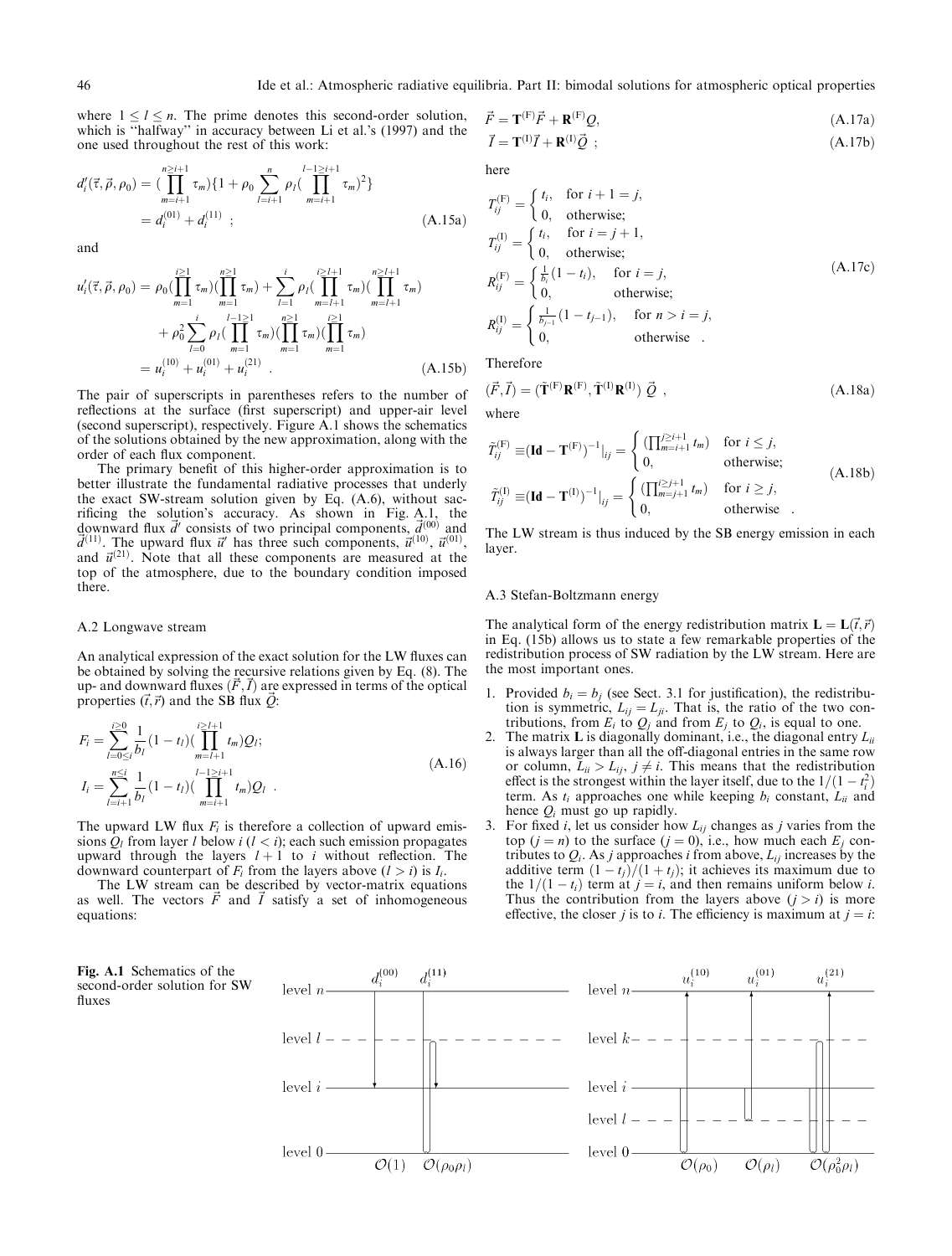the most significant contribution comes locally from the layer itself. The contribution to  $Q_i$  is uniform from the layers below  $(j < i)$ . The last fact can also be seen in the first term of the RHS in Eq. (10a): the contribution to  $Q_i$  from the layers below takes the form of the total flux  $W_{i-1}$ ; the vertical structure of the individual fluxes  $W_i$  or  $H_i$  in the layers below  $(j < i)$  does not influence  $Q_i$ .

- 4. For fixed  $\tilde{j}$ , let us consider how  $L_{ij}$  changes as i varies from the top  $(i = n)$  to the surface  $(i = 0)$ , i.e., how much  $E_i$  contributes to each  $Q_i$ . As i approaches j from above,  $L_{ij}$  increases by the additive term  $(1 - t_i)/(1 + t_i)$ ; it achieves its maximum due to the  $1/(1-t_i)$  term at  $i = j$ , then remains constant below j. This means that  $E_i$ 's upward contribution to  $Q_i$  decreases as i goes up;  $E_i$  is most efficiently converted to  $Q_i$  within the same layer, at  $i = j$ . Any layer i lower than  $j$   $(i < j)$  receives an equal contribution from  $E_i$ .
- $L_{ii}$  does not depend on LW transmissivity  $t_i$  for  $j < i$ , that is, the 5. lower layers act in bulk and the details of their vertical profile do not matter to the SW flux of the layers above; see also item  $(3).$

## **B** Sensitivity of the Stefan-Boltzmann energy

The sensitivity of  $Q_i$  with respect to  $t_i$  can be obtained by differentiating Eq. (15b) directly or considering the simplified form of Eq.  $(16)$ :

$$
\frac{\partial Q_i}{\partial t_j} = \begin{cases}\n0, & \text{for } i > j; \\
\frac{1}{b_i} \left\{ \frac{-1}{(1+t_i)^2} A_{i-1} + \frac{2t_i}{(1-t_i^2)^2} E_i \right\} + \left[ (b_i Q_i - I_i) \frac{\partial}{\partial t_i} \left( \frac{1}{b_i} \right) \right], & \text{for } i = j; \\
\frac{1}{b_i} \frac{-E_j}{(1+t_j)^2}, & \text{for } i < j \n\end{cases}.
$$
\n(B.1)

The terms in square brackets are the effects of changes in the conversion coefficients  $b_i$ ; we take them to equal zero because the coefficients are nearly constant and we assume  $b_i \equiv 1$  for simplicity.

From Eq. (16a) for  $i \neq j$ , it follows that  $t_i$  may influence  $Q_i$  only by changing  $I_i$ , i.e.,  $\partial Q_i/\partial t_j = (1/b_i)\partial I_i/\partial t_j$ . The downward LW flux  $I_i$  depends on the LW transmissivity  $t_j$  of the layers above  $(i < j)$ , but not of the layers below  $(i > j)$ . The sensitivity  $\partial Q_i / \partial t_j$  is therefore identically zero for  $i > j$ . It is always negative for  $i < j$ because an increase of  $t_i$  reduces the emission of  $Q_i$ , and therewith the LW downward flux  $I_i$  available to the layers below j. Within the layer itself  $(i = j)$ , the sign of the sensitivity is determined by a nonlinear competition between contributions from the lower layers  $(A_{i-1}$  term) and the layer itself ( $E_i$  term). These simple qualitative deductions are illustrated by the numerical values of  $\partial Q_i/\partial t_i$  that appear in Table 4.

The upper panel in the table shows that, for the reference profile, the sensitivity  $\partial Q_i/\partial t_i$  of the SB energy in a given layer i increases in absolute value within the troposphere, as the perturbed layer  $j$  (with  $i < j$ ) is lower, and by the same amount for all layers  $i$ below *j*. Along the bifurcated profile (lower panel), when the perturbed layer *j* lies below the critical layer  $j_{\ast}^{(c)}$  where the bifurcation actually occurs, the sensitivity decreases in absolute value as the perturbed layer decreases in altitude.

The sensitivity results shown in Table 4 for this purely radiative model with prescribed SW optical properties correspond more closely to results in a radiative-convective model, like that of Manabe and Wetherald (1967) or Shine and Sinha (1991), when changing absolute humidity layer by layer. The maximum sensitivity of SB energies  $Q_i$  for a dry profile is then near the surface, while for a moist profile it is at about 400 hPa.

The sensitivity of the temperatures  $T_i$ , rather than SB energies  $Q_i$ , is easily obtained from

$$
\frac{\partial Q_i}{\partial t_j} = 4\sigma T_i^3 \frac{\partial T_i}{\partial t_j} \tag{B.2}
$$

In particular, we obtain for the layers  $i$  that lie below a perturbed layer  $j$   $(i < j)$ ,

$$
\frac{\partial T_i/\partial t_j}{\partial T_{i-1}/\partial t_j} = \left(\frac{T_{i-1}}{T_i}\right)^3 \tag{B.3}
$$

since  $\partial Q_i/\partial t_i = \partial Q_{i-1}/\partial t_i$ . The proportionality in Eq. (B.3) can be verified column by column and for each row, in the upper panel of Table 2 in Li et al. (1997). The numerical agreement there is only approximate because of round-off errors that arise from the numerical matrix inversion used to compute  $\partial Q_i/\partial t_i$  in their model, while here the system (15) was solved analytically.

Shine and Sinha (1991) emphasized, based on the observed seasonal cycle of water vapor in the atmosphere, as well as on detailed radiative-convective calculations derived from GCM simulations, that different sensitivities are obtained when perturbations of relative, rather than absolute humidity are considered. We compute, therefore, also the logarithmic derivatives

$$
t_j \frac{\partial T_i}{\partial t_j} = \frac{t_j}{4\sigma T_i^3} \frac{\partial Q_i}{\partial t_j} = \frac{T_i}{4} \frac{t_j}{Q_i} \frac{\partial Q_i}{\partial t_j} \tag{B.4}
$$

A sensitivity table for these perturbations in relative transmissivity, according to Eq. (B.4), has been computed, in the format of Table 2 in Li et al. (1997), for both the reference branch t and the dry, bifurcated branch  $t^{(b)}$  (not shown). The computations here, as in Table 2 of Li et al. (1997) and in Table 4 herein, are all subject to the constraint of fixed  $S$  at the top-of-the-atmosphere and exact radiative equilibrium throughout the column.

On the reference branch, which is moist below the forking point  $(i \le 7)$ , the surface-air temperature  $T_1$  depends in an unstable manner on  $t_i$ : all the derivatives  $t_i(\partial T_i/\partial t_i)$  are negative; or the LW transmissivity has to decrease with the temperature (and humidity) and hence will increase temperature further. Furthermore, the sensitivities depend only very weakly on height.

In agreement with the results shown in Table 4, the difference between the sensitivities for the reference and bifurcated branches is restricted to lie below the forking point in the LW transmissivity profile, i.e., to  $i \leq 7$ . The only substantial differences occur along the diagonal  $i = j$ ; here the sensitivities on the lower, moist portion of the reference branch are small and negative. The sensitivities on the dry, bifurcated branch are large and positive, indicating very strong stability. The sensitivities of the surface-air temperature  $T_1$  to upper-air changes in LW transmissivity are negative, like those on the moist branch, and very close to them in numerical values.

## C Latitude dependence of the bimodality

The bimodality's dependence on latitude comes into play through the boundary condition for SW fluxes at the top-of-the-atmosphere, i.e., through the solar insolation  $\tilde{S} = S \cos \tilde{\varphi}$ . Here  $\tilde{\varphi}$  is the latitude and the tilde denotes any variable that depends on latitude. For a given set of SW optical properties  $(\tau, \rho; \rho_0)$ , the SW fluxes are scaled by  $\cos \tilde{\varphi}$ :

$$
(\tilde{A}_i, \tilde{E}_i; \tilde{D}_i, \tilde{U}_i) = (A_i \cos \tilde{\varphi}, E_i \cos \tilde{\varphi}; D_i \cos \tilde{\varphi}, U_i \cos \tilde{\varphi}) ; \tag{C.1}
$$

in this equation  $(A_i, E_i; D_i, U_i)$  are the fluxes at the Equator. We assume that temperatures are homogeneous throughout the lowlatitude belt, and hence  $\tilde{Q}_i \equiv Q_i$ . The conversion coefficients are also assumed to be independent of latitude, i.e.,  $b_i \equiv b_i$ .

Given these notations and assumptions, the local LW transmissivity  $\tilde{t}$  and downward flux  $\tilde{I}$  satisfy the following relation:

$$
Q_i = \frac{1}{b_i} \left\{ \left( \frac{A_{i-1}}{1 + \tilde{t}_i} + \frac{E_i}{1 - \tilde{t}_i^2} \right) \cos \tilde{\varphi} + \tilde{t}_i \right\}, \quad \text{for } 1 \le i \le n;
$$
  

$$
Q_0 = \frac{1}{\tilde{r}_0} \left\{ \frac{A_0 + A_1}{1 + \tilde{t}_1} \cos \tilde{\varphi} + \tilde{t}_1 \right\} .
$$
 (C.2)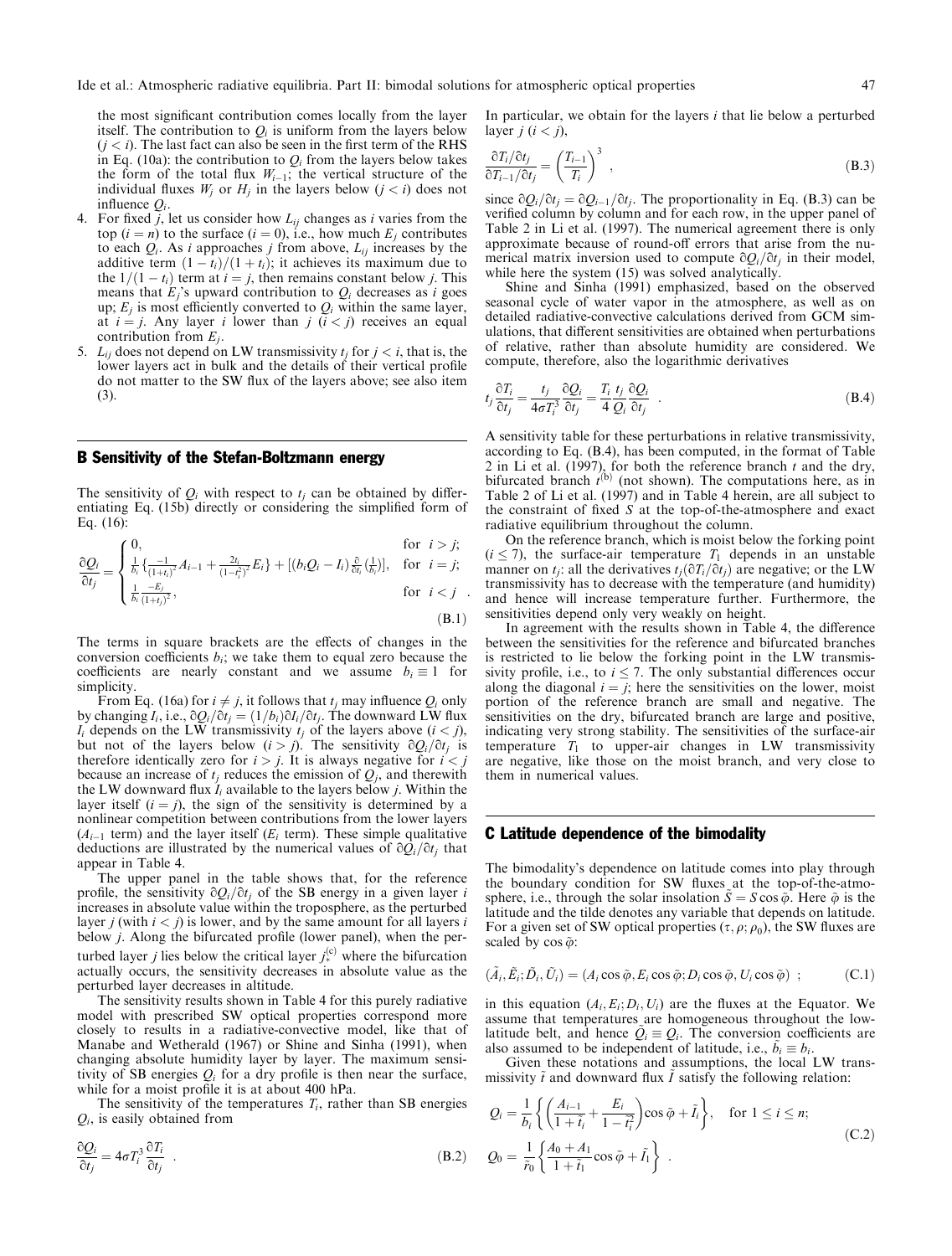$$
\tilde{t}_{i} = \begin{cases}\n\frac{1}{2(b_{i}Q_{i} - \tilde{I}_{i})} \left\{ A_{i-1} \cos \tilde{\varphi} \pm \sqrt{b_{i}(Q_{i} - \tilde{Q}_{i}^{(c)}) \{b_{i}(Q_{i} + \tilde{Q}_{i}^{(c)}) - 2\tilde{I}_{i} - A_{i} \cos \tilde{\varphi} \}} \quad \text{for } Q_{i} > \tilde{Q}_{i}^{(c)}; \\
\varepsilon_{i} + 1 - (\varepsilon_{i}^{2} + 2\varepsilon_{i})^{1/2} \equiv t_{i}^{(c)} \n\end{cases} \tag{C.3}
$$

This leads to multiple equilibrium solutions for  $\tilde{t}$ : where

$$
\tilde{Q}_i^{(c)} = \frac{1}{b_i} \{ \frac{1}{2} (A_i + \sqrt{A_i^2 - A_{i-1}^2}) \cos \tilde{\varphi} + \tilde{I}_i \} .
$$
 (C.4)

Note that  $\tilde{t}_i$  and  $\tilde{Q}_i^{(c)}$  are  $\tilde{\varphi}$ -dependent while  $t_i^{(c)}$  and  $Q_i$  are not. Therefore the effect of latitude  $\tilde{\varphi}$  on the bimodality of LW transmissivity profiles can be examined by considering the behavior of  $\tilde{t}_i$ with respect to  $t_i$  and  $t_i^{(c)}$ , or equivalently that of  $\widetilde{Q}_i^{(c)}$  with respect to  $Q_i$  and  $Q_i^{(c)}$ .

From Eq. (C.2) it follows that, in order to sustain the radiative equilibrium through sufficiently high values of  $Q$ , for a set of prescribed conditions  $(A_{i-1}, E_i; Q_i; b_i, \tilde{\varphi})$ , at least one of the following three circumstances must hold: (1) higher inflow of upward flux from below  $(A_{i-1}$  term), i.e.,  $\tilde{t}_i < t_i$  with  $\tilde{t}_i$  on the moist branch; (2) efficient local conversion within the layer  $(E<sub>i</sub>)$ term), i.e.,  $\tilde{t}_i > t_i$  with  $\tilde{t}_i$  on the dry branch; or (3) massive downward flux from above  $(\tilde{I}_i$  term), i.e.,  $\tilde{t}_j < t_j$  with  $\tilde{t}_j$  on the moist branch in the lower layers, due to  $\partial I_i/\partial t_i < 0$  for any  $i < j$ (see Appendix B).

To systematically examine the latitudinal dependence of bimodality for the entire vertical LW transmissivity profile, we start from the top of the atmosphere. In the top layer  $n$ , the critical SB energy is:

$$
\tilde{Q}_n^{(c)} = \frac{1}{2b_n} (A_n + \sqrt{A_n^2 - A_{n-1}^2}) \cos \tilde{\varphi}
$$
  
=  $Q_n^{(c)} \cos \tilde{\varphi} \le Q_n^{(c)} < Q_n$ , (C.5)

and therefore the gap between  $\tilde{Q}_n^{(c)}$  and  $Q_n$  increases with latitude. Moreover, it follows from the equilibrium condition for SB energy,

$$
Q_n = \frac{1}{b_n} \left( \frac{A_{n-1}}{1 + \tilde{t}_n} + \frac{E_n}{1 - \tilde{t}_n^2} \right) \cos \tilde{\varphi} \tag{C.6}
$$

that energy conversion within layer  $n$  (the  $E_n$  term) is more efficient at higher latitudes than at the Equator on the  $t^{(d)}$  branch. This conversion leads, therefore, to the local LW transmissivity  $\tilde{t}_n$  being higher than  $t_n$ , which in turn exceeds its critical value  $t_n^{(c)}$ , i.e.,  $t_n > t_n > t_n^{(c)}$ .

A higher  $\tilde{t}_n$  then reduces the emission of  $Q_n$  into the layer below, i.e.,  $I_{n-1} < I_{n-1}$ . Consequently, the critical SB energy drops further in layer  $n-1$ , i.e.,  $\tilde{Q}_{n-1}^{(c)} < Q_{n-1}^{(c)} < Q_{n-1}$  according to Eq. (C.4); simultaneously the LW transmissivity must go up, i.e.,  $\tilde{t}_{n-1} > t_{n-1} > t_{n-1}^{(c)}$ , for more efficient local energy conversion to sustain the radiative equilibrium for a prescribed  $Q_{n-1}$ .

These circumstances are inherited, layer by layer, downward along the reference branch, (which is dry at high altitudes) until bifurcation occurs in some layer *i* where enough  $\tilde{I}_i$  has accumulated for  $\tilde{Q}_i^{(c)}$  to reach  $Q_i$  or  $\tilde{t}_i$  is low enough to reach  $t_i^{(c)}$  due to high humidity. Such a condition will be satisfied at a moderate latitude, if it ever be satisfied, in a layer lower than at the Equator,  $\tilde{i}_{*}^{(c)} < i_{*}^{(c)}$ . Moreover, the dry reference branch is stable, as discussed in Sect. 3.3 This state of affairs may contribute, along with dynamical processes, to the fact that moist profiles are less observable, on average, at higher latitudes.

# **References**

Bony SK, Lau KM, Sud YC (1997) Sea-surface temperature and large-scale circulation influences on tropical greenhouse effect and cloud radiative forcing. J Clim 10: 2055-2077

- Cess RD, Zhang MH, Minis P, Corsetti L, Dutton EG, Forgan BW, Garber DP, Gates WL, Hack JJ, Harrison EF, Jing X, Kiehl JT, Long CN, Morcrette JJ, Potter GL, Ramanathan V, Subasilar B, Whitlock CH, Young DF, Zhou Y (1995) Absorption of solar radiation by clouds: observations versus models. Science 267: 496-499
- CLIMAP Project Members (1976) The surface of the ice-age Earth. Science 191: 1131-1137
- CLIMAP Project Members (1984) The last interglacial ocean. Quat Res 21: 123-224
- Emanuel KA, Neelin JD, Bretherton CS (1994) On large-scale circulations in convecting atmospheres. Q J R Meteorol Soc  $120: 1111 - 1143$
- Fu R, Liu WT, Dickinson EE (1996) Response of tropical clouds to the interannual variation of sea-surface temperature. J Clim 9: 616-634
- Fu R, Del Genio AD, Rossow WB, Liu WT (1992) Cirrus-cloud thermostat for tropical sea surface temperatures tested using satellite data. Nature 358: 394-397
- Ghil M, Childress S (1987) Topics in geophysical fluid dynamics: atmospheric dynamics, dynamo theory and climate dynamics. Springer, Berlin Heidelberg New York, pp 485
- Goody RM, Yung YL (1989) Atmospheric radiation, 2nd edn. Oxford University Press, Oxford, UK, pp 519
- Hartman DL, Ramanathan V, Berroir A, Hunt GE (1986) Earth radiation budget data and climate. Rev Geophys 24: 439-468
- Hu Q, Randall DA (1994) Low frequency oscillations in radiativeconvective systems. J Atmos Sci 51: 1089-1099
- Ingersoll AP (1969) The runaway greenhouse. A history of water on Venus. J Atmos Sci 26: 1191-1198
- James IN (1994) Introduction to circulating atmospheres. Cambridge University Press, Cambridge, UK, pp 422
- Johnson RH, Ciesielski PE (2000) Rainfall and radiative heating rates from TOGA COARE atmospheric budgets. J Atmos Sci 57: 1497-1514
- Kato S, Ackerman TP, Clothiaux EE, Mather JH, Mace GG, Wesely ML, Murcray F, Michalsky J (1997) Uncertainties in modeled and measured clear-sky surface shortwave irradiances. J Geophys Res 102 D22: 25 881-25 898
- Komabayasi M (1967) Discrete equilibrium temperatures of a hypothetical planet with the atmosphere and the hydrosphere of one component-two phase system under constant solar radiation. J Meteorol Soc Japan 45: 137-138
- Lau KM, Sui CH, Chou MD, Tao WK (1994) An enquiry into the cirrus-cloud thermostat effect for tropical sea-surface temperature. Geophys Res Lett 21: 1157-1160
- Li ZX, Ide K, Le Treut H, Ghil M (1997) Atmospheric radiative equilibria in a simple column model. Clim Dyn 13:  $429 - 440$
- Liou KN (1992) Radiation and cloud processes in the atmosphere: theory, observation and modeling. Oxford University Press, Oxford, UK, pp 487
- Madden R, Julian PR (1971) Detection of a 40–50 day oscillation in the zonal wind in the tropical Pacific. J Atmos Sci 28: 1109– 1123
- Manabe S, Wetherald RT (1967) Thermal equilibrium of the atmosphere with a given distribution of relative humidity. J Atmos Sci 24: 241-259
- Morcrette JJ (1991) Radiation and cloud radiative properties in the European Center for Medium-Range Weather Forecasts forecasting system. J Geophys Res 96D: 9121-9132
- Nakajima S, Hayashi YY, Abe Y (1992) A study of the "runaway greenhouse effect" with a one-dimensional radiative-convective model. J Atmos Sci 49: 2256-2266